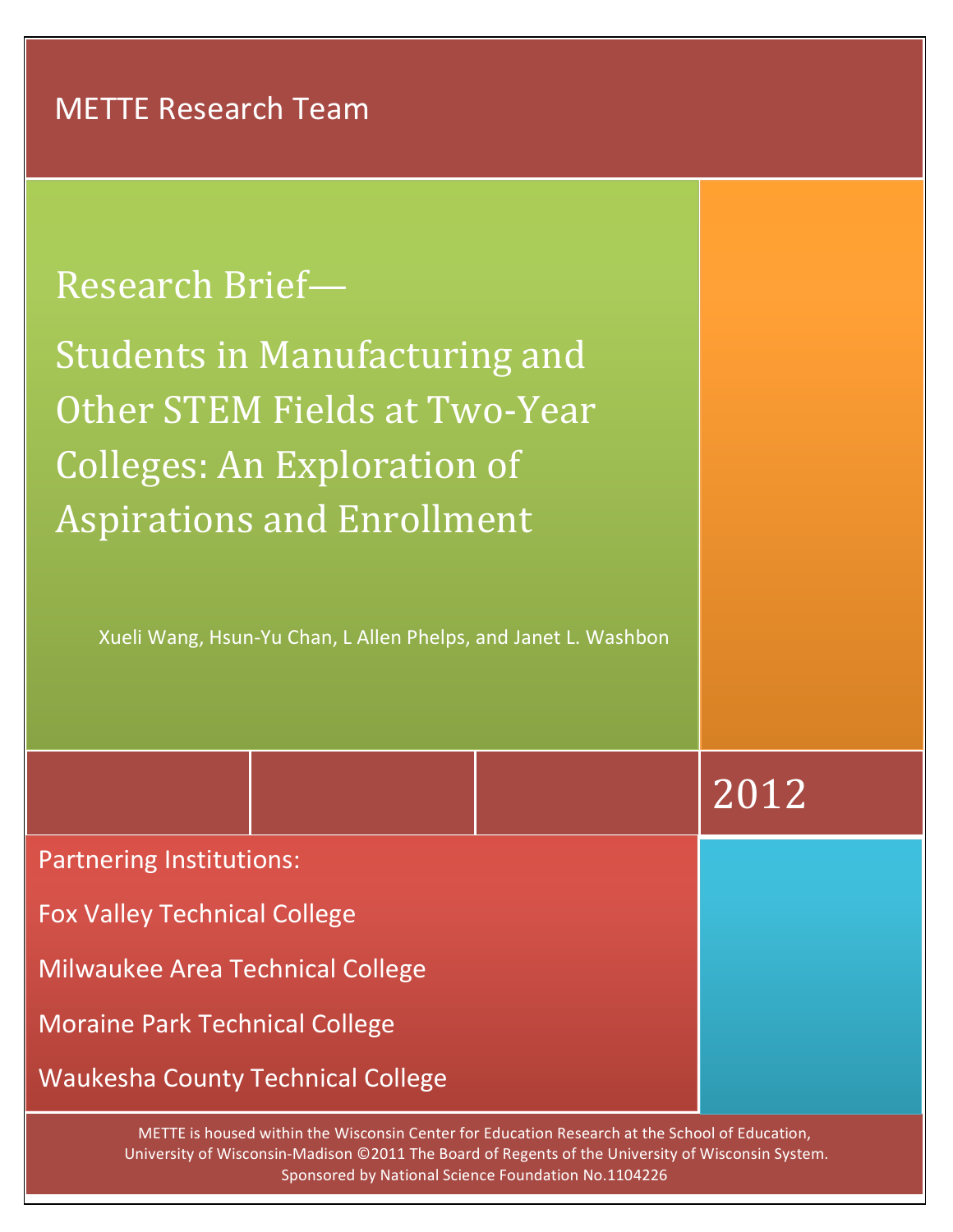

# Students in Manufacturing and Other STEM Fields at Two-Year Colleges: An Exploration of Aspirations and Enrollment

This research brief is based in part upon work supported by the National Science Foundation under Grant Number 1104226. Any opinions, findings, and conclusions or recommendations expressed in this material are those of the authors and do not necessarily reflect the views of the National Science Foundation.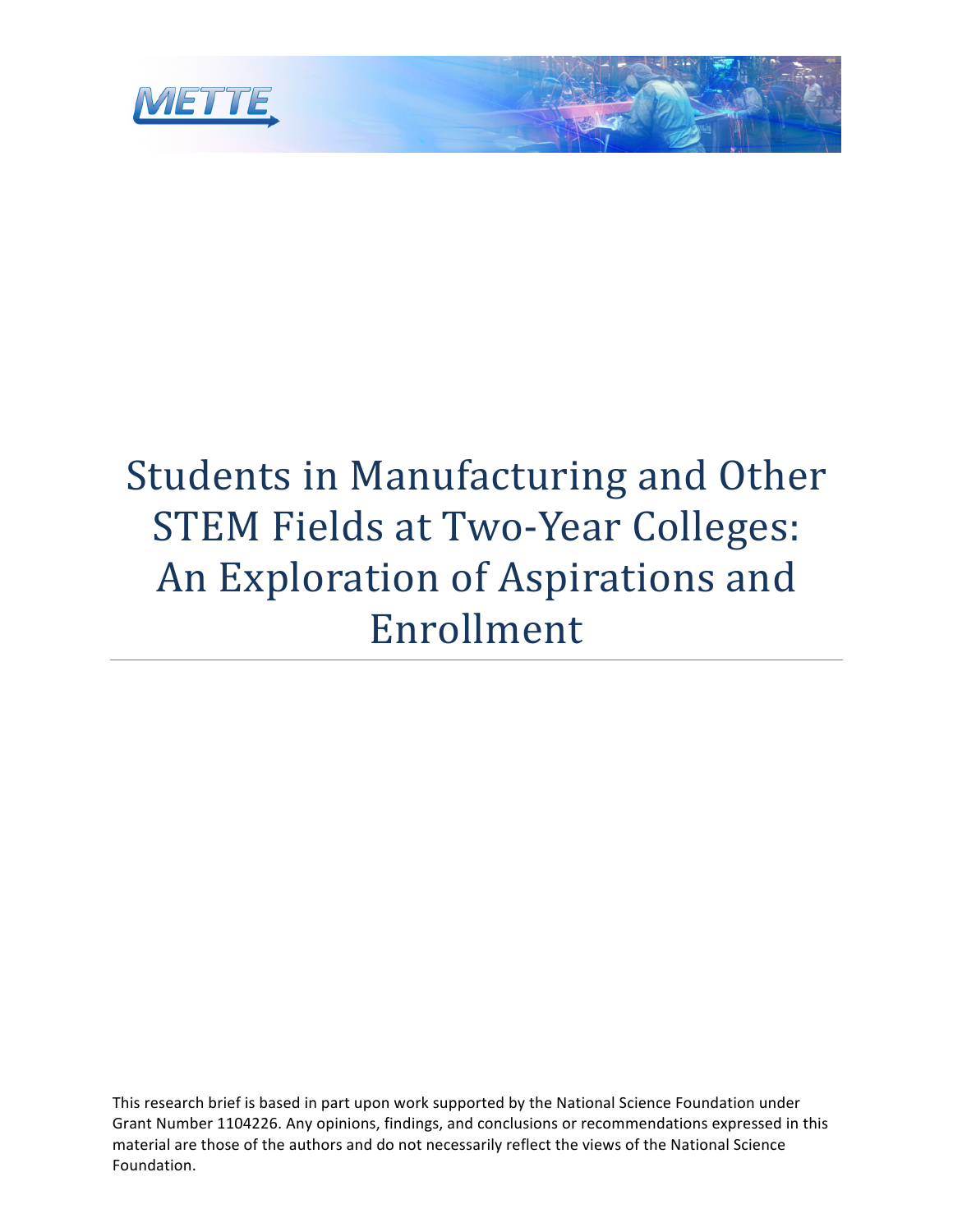# **Executive Summary**

Based on a nationally representative sample, the present study aims to illustrate the profile of students who aspired to enter manufacturing programs in public two-year colleges as well as those who actually enrolled in such programs. In addition, this study distinguishes these students from their counterparts in other science, technology, engineering, and math (STEM) fields in two-year colleges by exploring related demographic characteristics and educational factors. A subset of the Education Longitudinal Study of 2002 (ELS:2002) database was used, and only students enrolled in manufacturing and other STEM fields in public two-year colleges were analyzed. Two logistic regression models were analyzed using the same set of hypothesized influential predictors. The two models shared similar significant predictors. Based on the statistical results, this brief also discusses implications for future policy and research.

### Key Findings

- Male students were more likely than females to aspire to and actually enroll in manufacturing-related fields compared to other STEM fields at two-year colleges.
- Students who were in the academic track in high school were more likely to aspire to enter manufacturing fields, while those who were in both academic and occupational tracks were more likely to actually enroll in such fields instead of other STEM fields.
- Having at least one advanced placement (AP) math credit in high school was associated with higher probabilities of both aspiring to enroll and actually enrolling in manufacturing fields at two-year colleges.
- Students with more science classes in high school were more likely to actually enroll in manufacturing fields instead of other STEM fields.
- Postsecondary education experiences in terms of interaction with instructors and academic advisors were not significantly associated with the possibility of aspiring to and enrolling in manufacturing fields.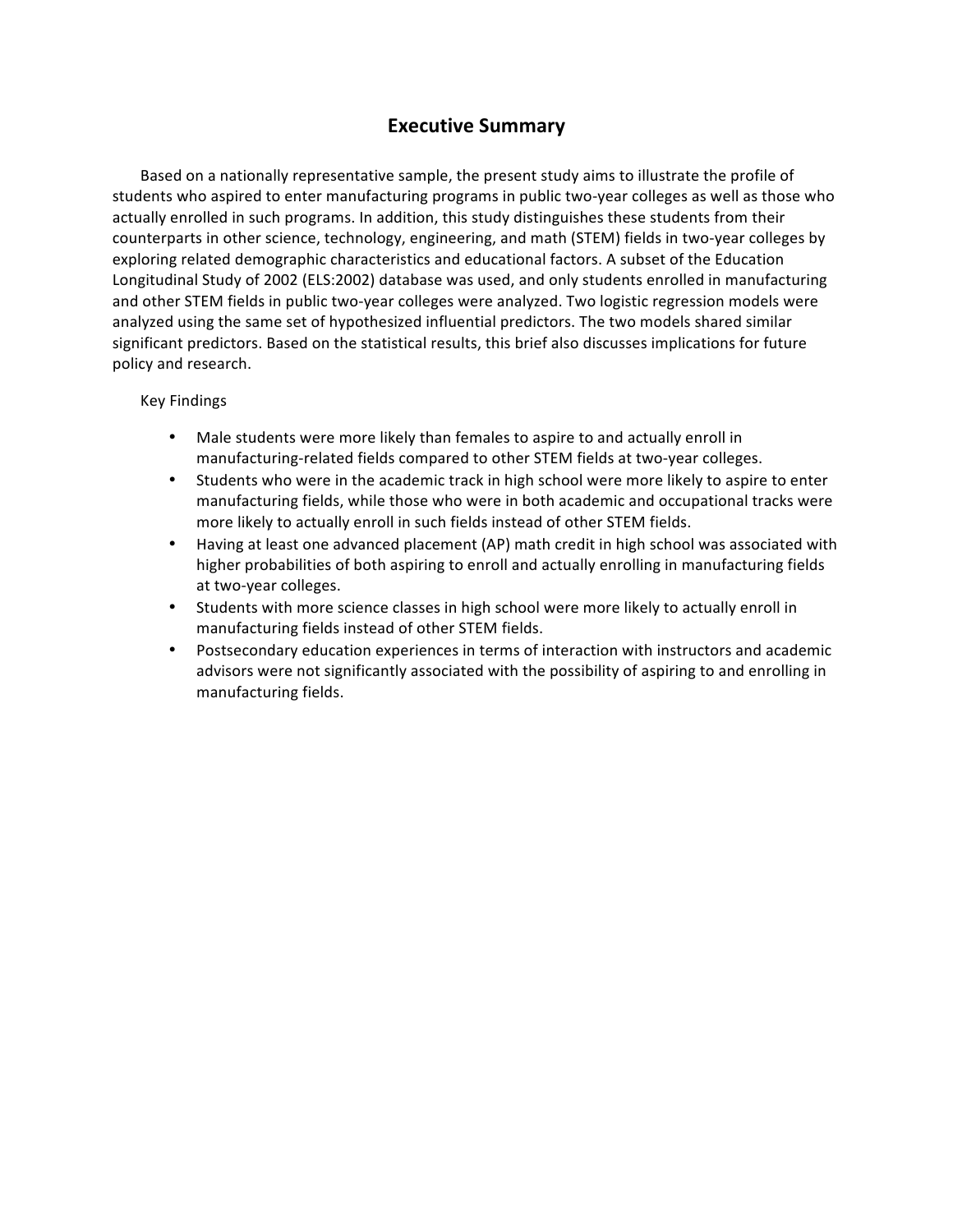# **Table of Contents**

# **List of Tables**

| Table 4 Results of Logistic Regression Model Predicting Aspiration to Enroll in Manufacturing8 |  |
|------------------------------------------------------------------------------------------------|--|
|                                                                                                |  |
|                                                                                                |  |
|                                                                                                |  |
|                                                                                                |  |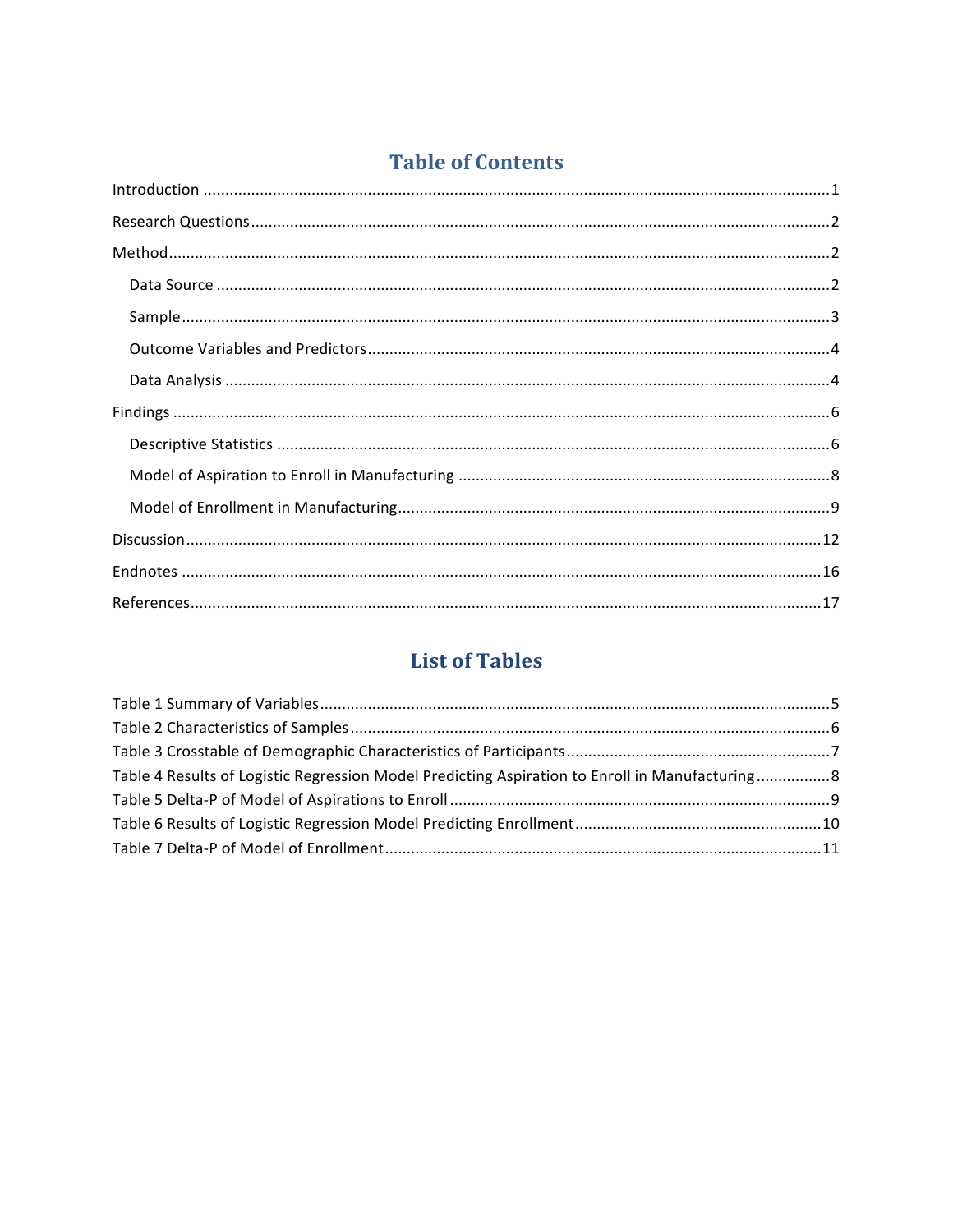## **Introduction**

In the manufacturing workforce development, the importance of receiving further education and training beyond high school cannot be over-emphasized (Silver, Warner, Goodwin, & Fong, 2002). Traditionally, a high school diploma was considered sufficient for most jobs in manufacturing, but this requirement has been elevated to postsecondary education training as the manufacturing technology evolves (Washbon, 2012). U.S. Bureau of Labor Statistics (BLS, 2012) has projected that nearly half (about 45%) of all job openings in the next ten years will require middle levels of skill—significantly more than those that will require high levels of skill or a baccalaureate (33%) or low levels of skill (22%). In their analysis of the BLS projections, Holtzer and Lehrman (2009) contend that the demand for workers to fill jobs in the middle of the labor market—those that require more than a high school diploma, but less than a four-year degree—will likely remain quite robust relative to its supply, especially in growing or expanding economic sectors.

Two-year community and technical colleges, which offer associate degrees and certificates in manufacturing and related fields, are recognized as playing a major role in educating skilled workers and preparing students to enter four-year college and universities for advanced knowledge in manufacturing, technology, engineering, and other science-based fields (National Research Council and National Academy of Engineering, 2012). Moreover, recent downturns in the gross domestic product of manufacturing and other sectors have placed higher expectations on two-year colleges to educate skilled workers (Phelps, 2012). To highlight the importance of postsecondary education and skills attainment to economic productivity, new governmental initiatives are being launched. In March 2012, President Obama announced plans to create a National Network for Manufacturing Innovation. This national network will:

[C]reate up to fifteen Institutes for Manufacturing Innovation around the country. The Institutes will bring together industry, universities and community colleges, federal agencies, and our states to accelerate innovation by investing in industrially-relevant manufacturing technologies with broad applications to bridge the gap between basic research and product development, provide shared assets to help companies - particularly small manufacturers - access cutting-edge capabilities and equipment, and create an unparalleled environment to educate and train students and workers in advanced manufacturing skills. (Office of the Press Secretary, March 9, 2012)

For community and technical colleges to better serve and assist students pursing manufacturing related fields, a more basic but often neglected question is whom the colleges are recruiting, educating, and graduating. In other words, what kinds of students are more likely to be interested in and actually enroll in manufacturing fields at two-year colleges? What are the characteristics of students who aspire to, and actually enter, manufacturing fields? While empirical research and field experiences have shed light on several important student characteristics who majored in the aggregated science, technology, engineering, and math (STEM) fields (e.g., Beggs, Bantham, & Taylor, 2008; Boyer, 1993; Crisp, Nora, & Taggart, 2009; Heinz & Hu, 2009; Porter & Umbach, 2006), there is little specific information on students in manufacturing fields, particularly at two-year colleges.

Given that manufacturing is often linked in policy initiatives to the broader STEM disciplines, targeted research in this area will also benefit from a holistic perspective that takes into account factors shaping students' academic goals and choices related to manufacturing as compared to other STEM fields. Also, manufacturing fields traditionally are included under the bigger STEM umbrella since they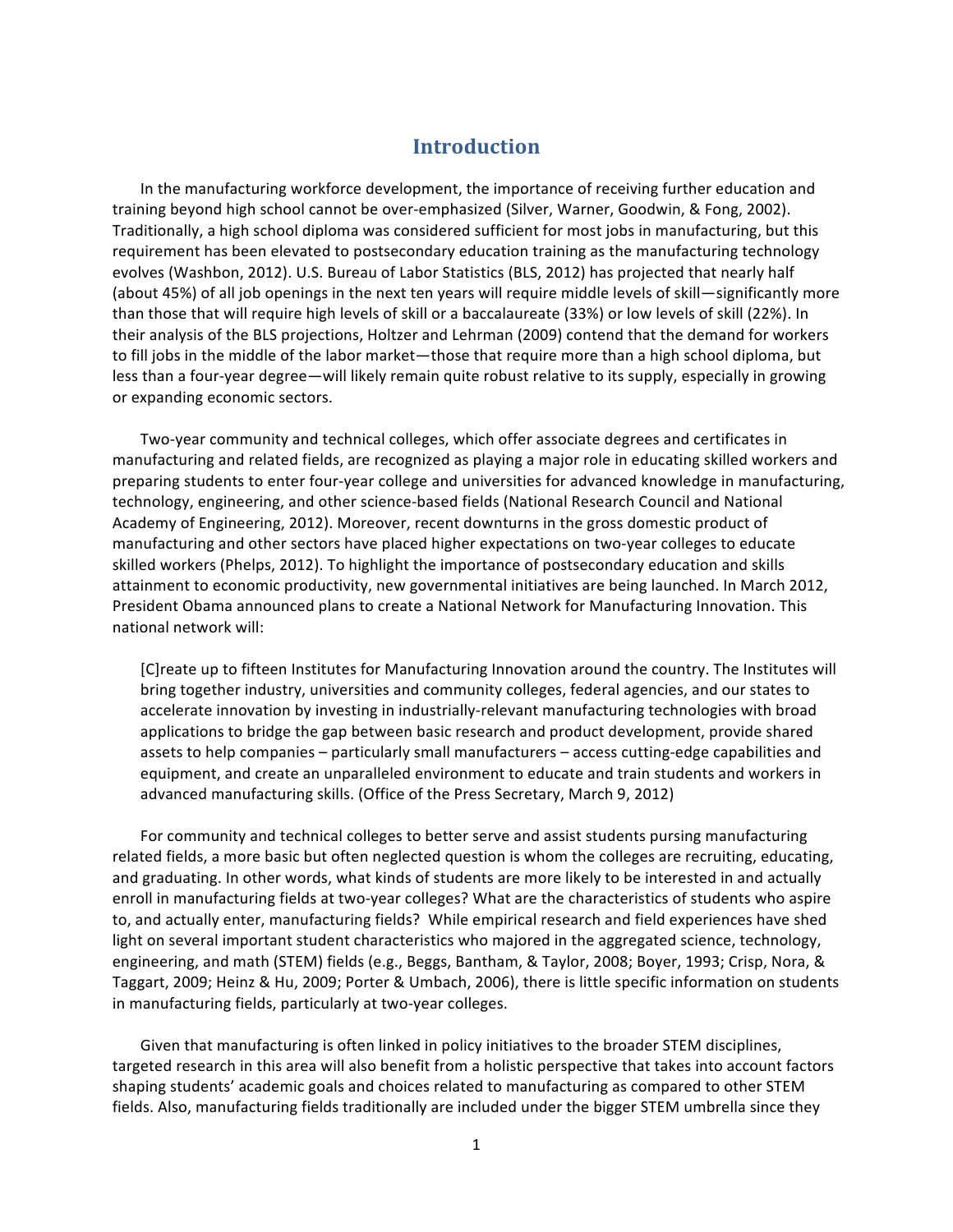share certain core characteristics (e.g., math intensive). Nevertheless, manufacturing has an additional feature in two-year colleges setting, namely the emphasis on hands-on technical skill attainment. It may be insightful, therefore, to have a special focus on manufacturing-related programs in contrast to other STEM disciplines. This nuanced analysis will enable program leaders and instructors at two-year colleges to improve student recruitment efforts, as well as provide support and services that help students succeed in this challenging, highly skilled sector.

Focusing on the starting point of students' career pathway in manufacturing, the current study provides a national context for our ongoing research project entitled "Improving Educational Outcomes in Manufacturing Engineering Technologist and Technician Education (METTE) Programs," funded by the National Science Foundation (No. 1104226). This study explores how two-year college students' demographic backgrounds, high school academic preparation, and postsecondary educational experiences are related to their academic aspirations and choices surrounding manufacturing-related fields versus other STEM fields. Results from this study will help leaders and policy makers in their efforts to improve students' career and college readiness in both high school and the initial phase of postsecondary education. This analysis provides policy makers, administrators, instructors, and academic advisors with a detailed understanding of factors influencing students' decisions to consider and initially pursue manufacturing fields and other STEM majors in public two-year colleges across the nation. 

## **Research Questions**

This study examines the following two questions:

- 1) What demographic, high school, and postsecondary factors are associated with recent high school graduates' aspirations to major in manufacturing-related fields versus other STEM fields at two-year colleges?
- 2) What demographic, high school, and postsecondary factors are associated with students' enrolling in manufacturing-related fields versus other STEM fields of study?

# **Method**

## Data Source

Data for this study come from the Education Longitudinal Study of 2002 (ELS:2002), a national, longitudinal survey designed to depict the educational experience and its correlates of high school students in the 2000s. Sponsored by the National Center for Education Statistics (NCES) of the Institute of Education Sciences (IES), US Department of Education and conducted in collaboration with several research institutes, ELS:2002 provides data pertaining to survey participants' high school and postsecondary learning experiences, as well as their transition to and success in postsecondary education and the workforce. ELS:2002 adopts a longitudinal design, so the same participants were surveyed multiple times. The baseline study was completed in 2002, when the participants were high school sophomores. Data used for this study drew upon the first and second follow-up surveys of ELS:2002. The public-use file contained approximately 15,360 participants. The first follow-up survey was conducted in 2004 and included approximately 13,420 high school seniors. Participants' high school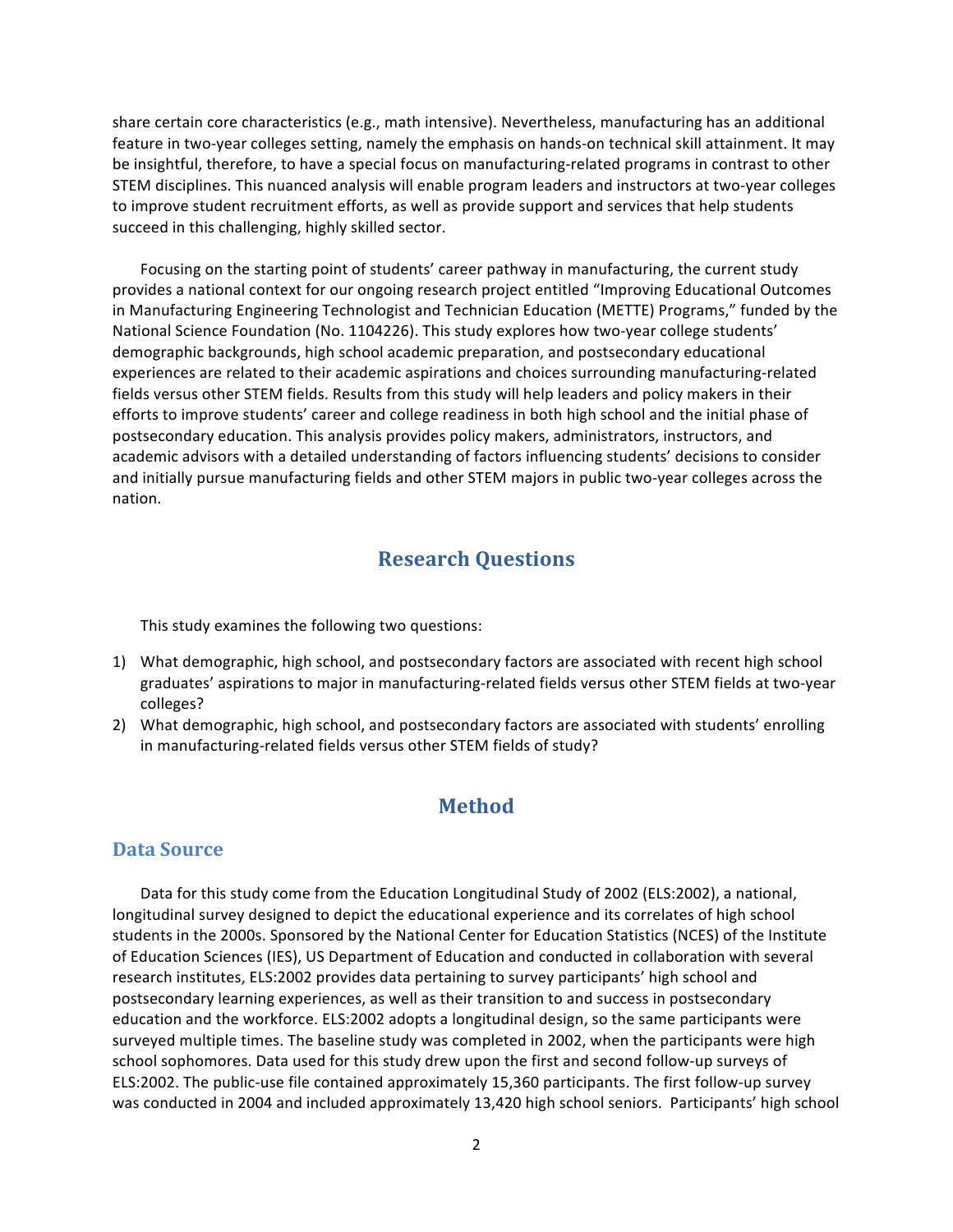transcript data (e.g., course-taking records for grades 9-12 at the individual level, GPA, achievement test score) were added to the database at this stage of data collection. Such data provide researchers with individual students' complete high school educational experiences, serving as predictors of future academic progress or workforce development. In the present study, most high school data were derived from this wave of study. The first follow-up survey also includes participants' demographic data, and in the present study, this information was used. The second follow-up survey was completed in 2006, effectively two years after high school graduation for most survey participants. New variables were added to the database, such as individuals' postsecondary enrollment and experiences, social and economic returns of education, and newly acquired adult roles.

For the present study, the longitudinal nature of ELS:2002 enables us to investigate how students' educational experiences, along with their demographic backgrounds were associated with individuals' academic interests and choices. A mixture of self-report data (e.g., frequency of interacting with faculty) and transcript data (e.g., high school GPA, number of high school math credits) allow researchers to use both subjective and objective data to link with later academic development and outcomes. For more information on ELS:2002, please consult NCES's website (http://nces.ed.gov/surveys/els2002).

#### **Sample**

The unweighted sub-dataset of public two-year college enrollees contained about 3,470 cases. Given that the present study focuses on high school graduates enrolled in public two-year colleges who aspired to or majored in manufacturing and other STEM fields, only participants who meet this requirement were selected in the analyses. Following the procedure stated below, in the unweighted sample, 130 students planned to study manufacturing fields and 230 indicated a preference for other STEM fields-totaling to only about 10% of all 2006 respondents attending public two-year colleges.

To distinguish students' academic aspirations and actual enrollment in manufacturing-related fields or other STEM majors, two new variables were created. First, students' academic aspirations were measured in 2006 with an item retrospectively asking students (approximately two years after high school graduation) to think about to what field they aspired to study upon entering college. Students who identified "Precision Production" and "Engineering Technologies/Technicians" were considered manufacturing-oriented, while students who identified "Computer or Information Sciences," "Natural Sciences or Mathematics," and "Environmental Studies" were considered aspirants for other STEM fields. Students whose academic aspirations were not related to either manufacturing or other STEM fields were dropped from the study.

Second, students' actual enrollment was also measured in 2006. Students who identified that their fields of study were "Precision Production" and "Engineering Technologies/Technicians" were considered enrolling in manufacturing, while those who identified "Agricultural/Natural Resources/Related," "Biological and Biomedical Sciences," "Computer/Info Sciences/Support Tech," "Mathematics and Statistics," "Physical Sciences," and "Science Technologies/Technicians" were categorized as being enrolled in other STEM fields. Again, students who majored in neither manufacturing nor other STEM fields were dropped from the study. There were about 60 participants enrolled in manufacturing fields and 140 in other STEM fields in the unweighted sub-dataset. The rest 3,270 participants were not included in the model of enrollment. Students who indicated that they were enrolled in health-related fields other than biomedical sciences were not included in this study.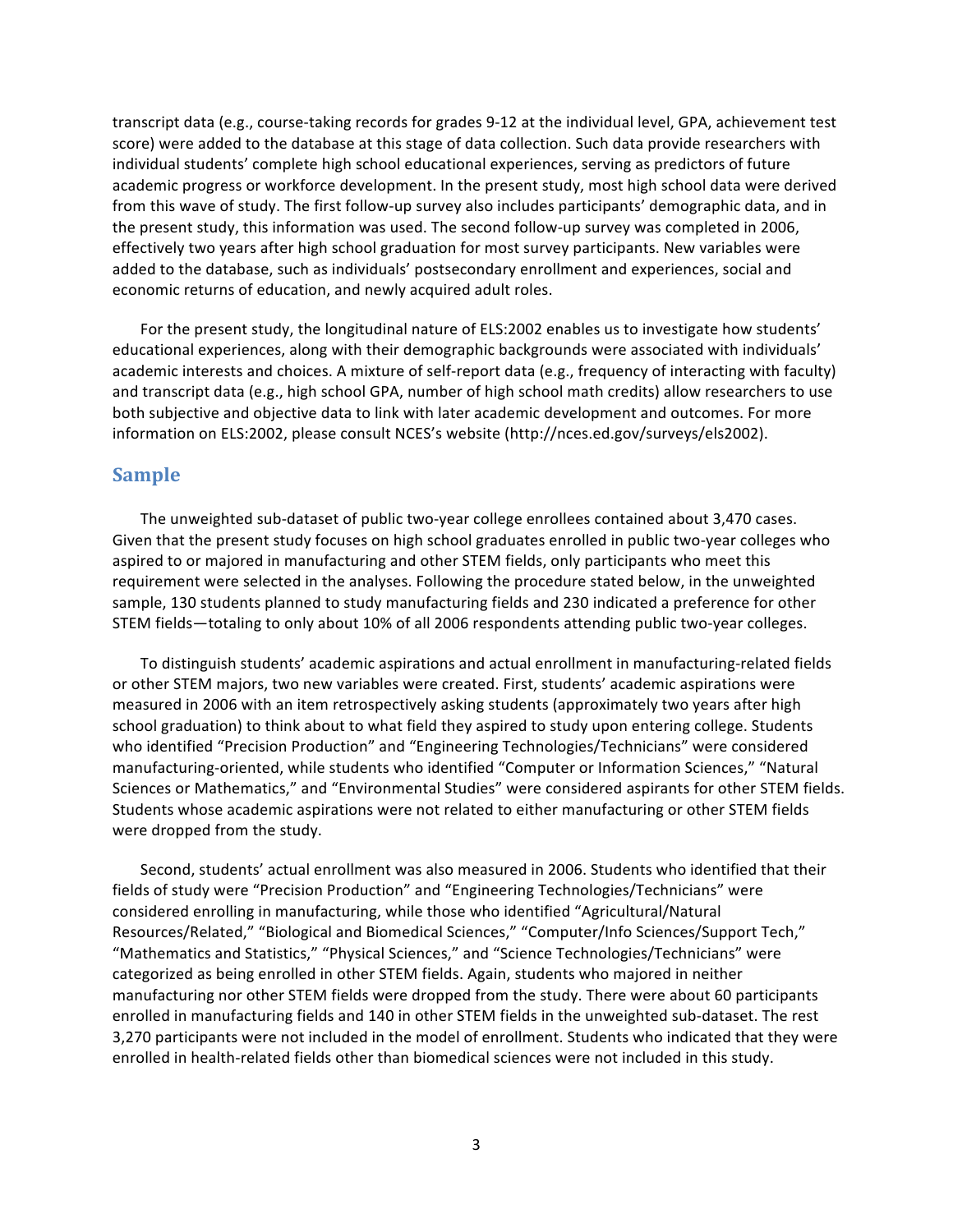## **Outcome Variables and Predictors**

To answer the first research question, the outcome variable was participants' self-report of their academic aspirations, retrospectively measured in 2006. This variable was dummy coded  $(1 =$ "Manufacturing Aspirants" and  $0 =$  "Other STEM Aspirants"). For the second research question, the outcome variable was participants' self-report of their actual major in 2006. This variable was also dummy coded  $(1 = "Mantacturing Major"$  and  $0 = "Other STEM Major)$ .

Analyses addressing the two research questions involved almost the same set of predictors (shown in Table 1). The only difference was that in the second research question, participants' self-reported academic aspirations were entered as one of the predictors for their choice of major field of study.

## **Data Analysis**

Two logistic regression models were tested. Logistic regression is used when researchers attempt to investigate the relationship between predictors and a dichotomous outcome. By calculating delta-p statistic following the logistic regression analysis, researchers are able to interpret the change in the probability of being in a particular outcome group, given the change in predictors or different demographic background when controlling for other variables (Peng & So, 2002). In the present study, the outcome variables in both models were dichotomous. Both outcome variables were regressed on a set of predictors as summarized below, and the main interest was to explore how they were associated with the outcome variable. Both hypothesized models were analyzed using Stata, a statistical software.

In addition, given the nature of the ELS:2002 dataset, sampling weight and primary sampling unit (PSU) information were accounted for in the analyses. Due to the incorporation of data gathered at the second follow-up wave (i.e., "Interaction with Faculty," "Consulting with Advisor," and the two outcome variables), the second follow-up panel weight (longitudinal weight) for all sample members who responded both in the first and second follow-up survey was used. The PSU used in the present analyses denoted the high schools the participants enrolled in. This subset of ELS:2002 database included 690 schools. To calculate standard errors correctly, strata with single sampling unit were centered at the overall mean. Diagnostic statistical tests were also conducted in Stata after estimating both models to ensure the models were correctly specified and statistical assumptions were met.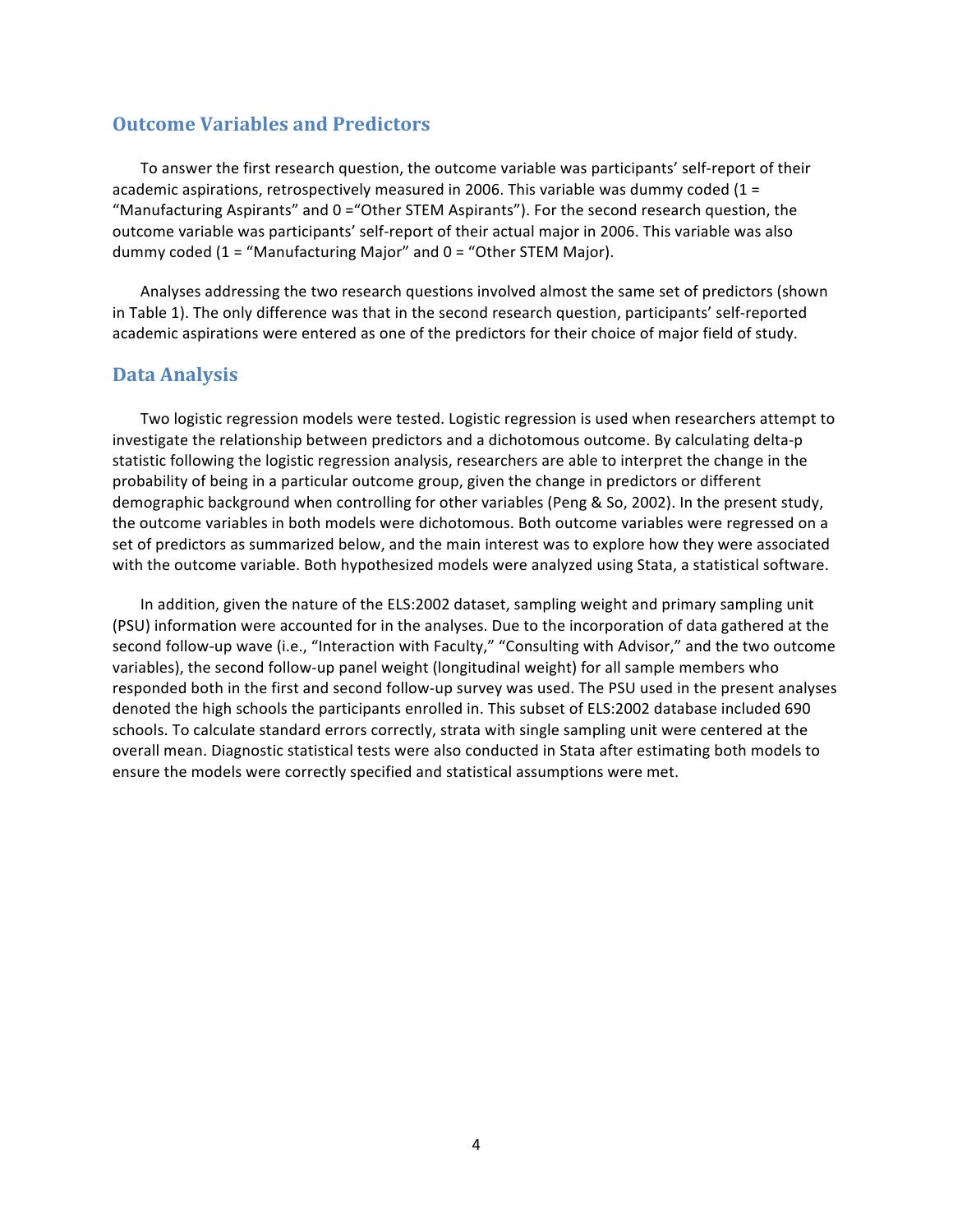## Table 1

*Summary of Variables*

| Variable                         | Description                                        | Wave           | Role                   | Property    |
|----------------------------------|----------------------------------------------------|----------------|------------------------|-------------|
| Gender                           | Biological sex (1=Female, 0=Male)                  | $F1^1$         | Predictor              | Dichotomous |
| Native Language                  | Whether English is student's native                | F1             | Predictor              | Dichotomous |
|                                  | language (1=Yes, 0=No)                             |                |                        |             |
| First-generation                 | Whether he/she is the first college                | F1             | Predictor              | Dichotomous |
|                                  | student in household (1=Yes, 0=No)                 |                |                        |             |
| Ethnicity                        | White or minority background                       | F1             | Predictor              | Dichotomous |
|                                  | (1=White, 0=Minority)                              |                |                        |             |
| Academic Track <sup>a</sup>      | Transcript indicated curriculum                    | F1             | Predictor              | Categorical |
|                                  | concentration (1=Academic,                         |                |                        |             |
|                                  | 2=Occupational, 3=Both, 4=Other                    |                |                        |             |
|                                  | Track)                                             |                |                        |             |
| AP Math Courses                  | Whether he/she has any advanced                    | F1             | Predictor              | Dichotomous |
|                                  | placement math credit(1=Yes, 0=No)                 |                |                        |             |
| <b>AP Science Courses</b>        | Whether he/she has any advanced                    | F1             | Predictor              | Dichotomous |
|                                  | placement science credit or not<br>$(1=Yes, 0=No)$ |                |                        |             |
| <b>HS Cumulative GPA</b>         | Transcript reported cumulative GPA                 | F1             | Predictor              | Continuous  |
| <b>HS Math Achievement</b>       | First follow-up mathematics                        | F1             | Predictor              | Continuous  |
|                                  | standardized score (T-score)                       |                |                        |             |
| <b>HS Math Credits</b>           | Total high school math credits                     | F1             | Predictor              | Continuous  |
| <b>HS Science Credits</b>        | Total high school science credits                  | F1             | Predictor              | Continuous  |
| Interaction with Faculty         | Talk with college faculty about                    | $F2^2$         | Predictor              | Continuous  |
|                                  | academic matters outside of class                  |                |                        |             |
|                                  | (1=Never, 2=Sometimes, 3=Often)                    |                |                        |             |
| Consulting with Advisor          | Meet with advisor about academic                   | F <sub>2</sub> | Predictor              | Continuous  |
|                                  | plans (1=Never, 2=Sometimes,                       |                |                        |             |
|                                  | 3=Often)                                           |                |                        |             |
| Academic Aspiration <sup>b</sup> | Academic interest in manufacturing                 | F <sub>2</sub> | Outcome/               | Dichotomous |
|                                  | or other STEM fields (1=Manu-                      |                | Predictor <sup>3</sup> |             |
|                                  | facturing, 0=Other STEM fields)                    |                |                        |             |
| College Major                    | Actual enrollment in manufacturing                 | F <sub>2</sub> | Outcome                | Dichotomous |
|                                  | or other STEM fields (1=Manu-                      |                |                        |             |
|                                  | facturing, 0=Other STEM fields)                    |                |                        |             |

 $1$  First follow-up survey

<sup>2</sup> Second follow-up survey

<sup>a</sup> See Endnote 1 for a detailed description of academic track.

 $^{\text{b}}$  Academic aspiration was the outcome variable in the Model of Aspirations to Enroll, and a predictor in the Model of Enrollment.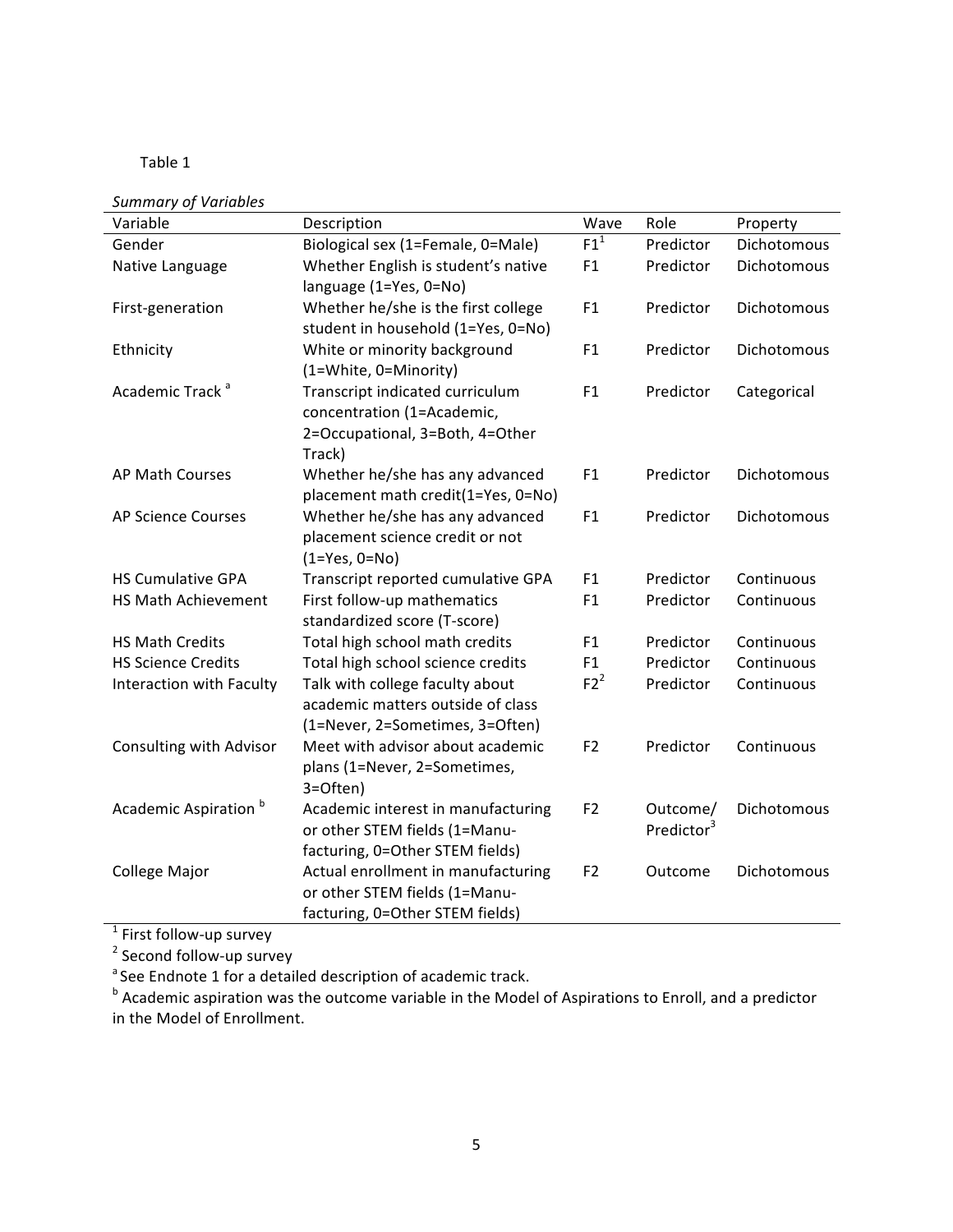# **Findings**

## **Descriptive Statistics**

A summary of the descriptive statistics is shown in Table 2 to Table 3. Note that given the use of a national database with clustering and sampling weight features, the actual sample size of each category is less informative than the percentage. Also, for participants' characteristics on continuous variables, the PSU and sampling weight were considered when calculating means and standard deviations.

In the model of aspirations to enrollment, the weighted proportion showed that in total, there were more males (76.8%) than female students (23.2%). Most manufacturing and other STEM disciplines aspirants were non-first-generation college students (74.1%), native English speakers (86.5%), White (62.0%), took "Other Track" in high school (63.2%), and did not take any AP math (92.0%) and AP science class (94.4%). In the model of enrollment, the demographic profile was similar that there were more males (67.0%). Most enrollees in manufacturing and other STEM fields were non-first-generation college students (73.6%), native English speakers (79.4%), White (60.4%), took "Other Track" in high school (58.2%), and did not take any AP math and science classes (87.5% and 92.1%, respectively).

For both manufacturing with other STEM aspirants and enrollees, male students dominated both fields. English native speakers, non-first-generation, and White students outnumbered their counterparts. A higher proportion of students who have taken AP math classes in high school aspired to and enrolled in manufacturing than in other STEM fields. In regard to high school academic preparation, most students accumulated about three credits in math and science. During the first year of college, most students at least sometimes interact with their instructors and consult with their academic advisors for academic matters.

#### Table 2

| Variable                            | Weighted mean | Weighted standard deviation |
|-------------------------------------|---------------|-----------------------------|
| High School Cumulative GPA          | 2.80          | .06                         |
| High School Math Achievement        | 47.73         | .24                         |
| <b>High School Math Credits</b>     | 3.31          | .03                         |
| <b>High School Science Credits</b>  | 2.92          | .03                         |
| Interaction with Faculty in College | 1.85          | .01                         |
| (1=Never, 2=Sometimes, 3=Often)     |               |                             |
| Consulting with Advisor in College  | 1.93          | .03                         |
| (1=Never, 2=Sometimes, 3=Often)     |               |                             |

#### *Characteristics of Samples*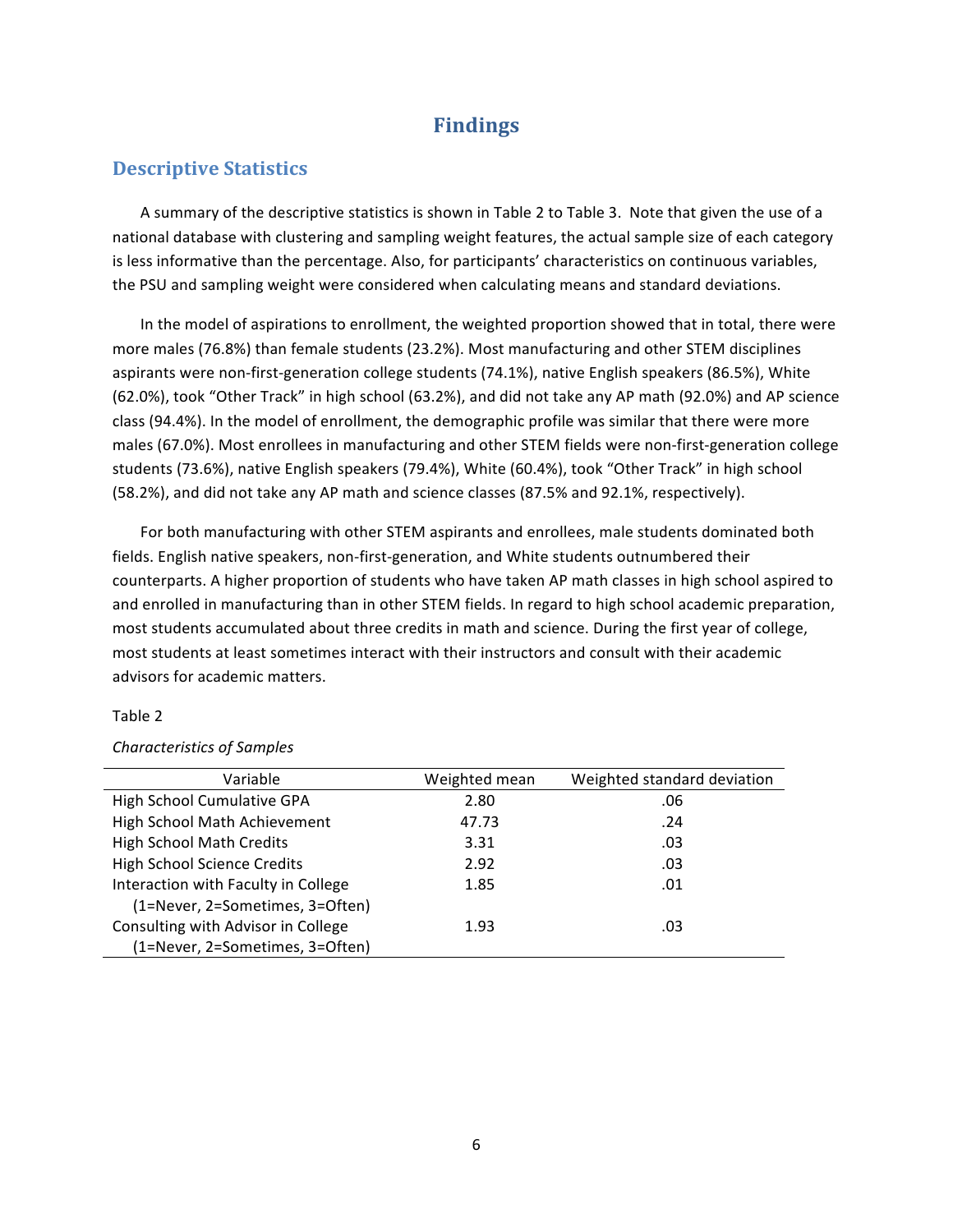## Table 3

|                            | <b>Academic Aspiration</b> |            | Field of Study |            |
|----------------------------|----------------------------|------------|----------------|------------|
| Variable                   | Manufacturing              | Other STEM | Manufacturing  | Other STEM |
| Gender                     |                            |            |                |            |
| Male                       | 45.1%                      | 54.9%      | 29.8%          | 60.2%      |
| Female                     | 12.2%                      | 87.8%      | 11.9%          | 88.1%      |
| Native Language            |                            |            |                |            |
| English                    | 37.5%                      | 62.5%      | 33.7%          | 66.3%      |
| Other                      | 37.4%                      | 62.6%      | 18.7%          | 81.3%      |
| First-generation           |                            |            |                |            |
| Yes                        | 33.9%                      | 66.1%      | 32.1%          | 67.9%      |
| <b>No</b>                  | 38.7%                      | 61.3%      | 30.1%          | 69.9%      |
| Ethnicity                  |                            |            |                |            |
| White                      | 43.0%                      | 57.0%      | 32.0%          | 68.0%      |
| Non-White                  | 28.3%                      | 71.7%      | 28.4%          | 71.6%      |
| <b>High School Pathway</b> |                            |            |                |            |
| Academic                   | 59.7%                      | 40.3%      | 40.1%          | 59.9%      |
| Occupational               | 37.9%                      | 62.1%      | 22.1%          | 77.9%      |
| <b>Both</b>                | 65.5%                      | 34.5%      | 65.6%          | 34.4%      |
| Other                      | 29.0%                      | 71.0%      | 28.8%          | 71.2%      |
| AP Math Courses            |                            |            |                |            |
| Some                       | 76.4%                      | 23.6%      | 58.4%          | 41.6%      |
| None                       | 33.7%                      | 66.3%      | 27.2%          | 72.8%      |
| <b>AP Science Courses</b>  |                            |            |                |            |
| Some                       | 40.9%                      | 59.1%      | 39.6%          | 60.4%      |
| None                       | 36.9%                      | 63.1%      | 30.4%          | 69.6%      |

*Crosstable of Demographic Characteristics of Participants*

*Note*. Percentages are weighted. Participants who aspired to or enrolled in neither manufacturing nor other STEM fields were not included.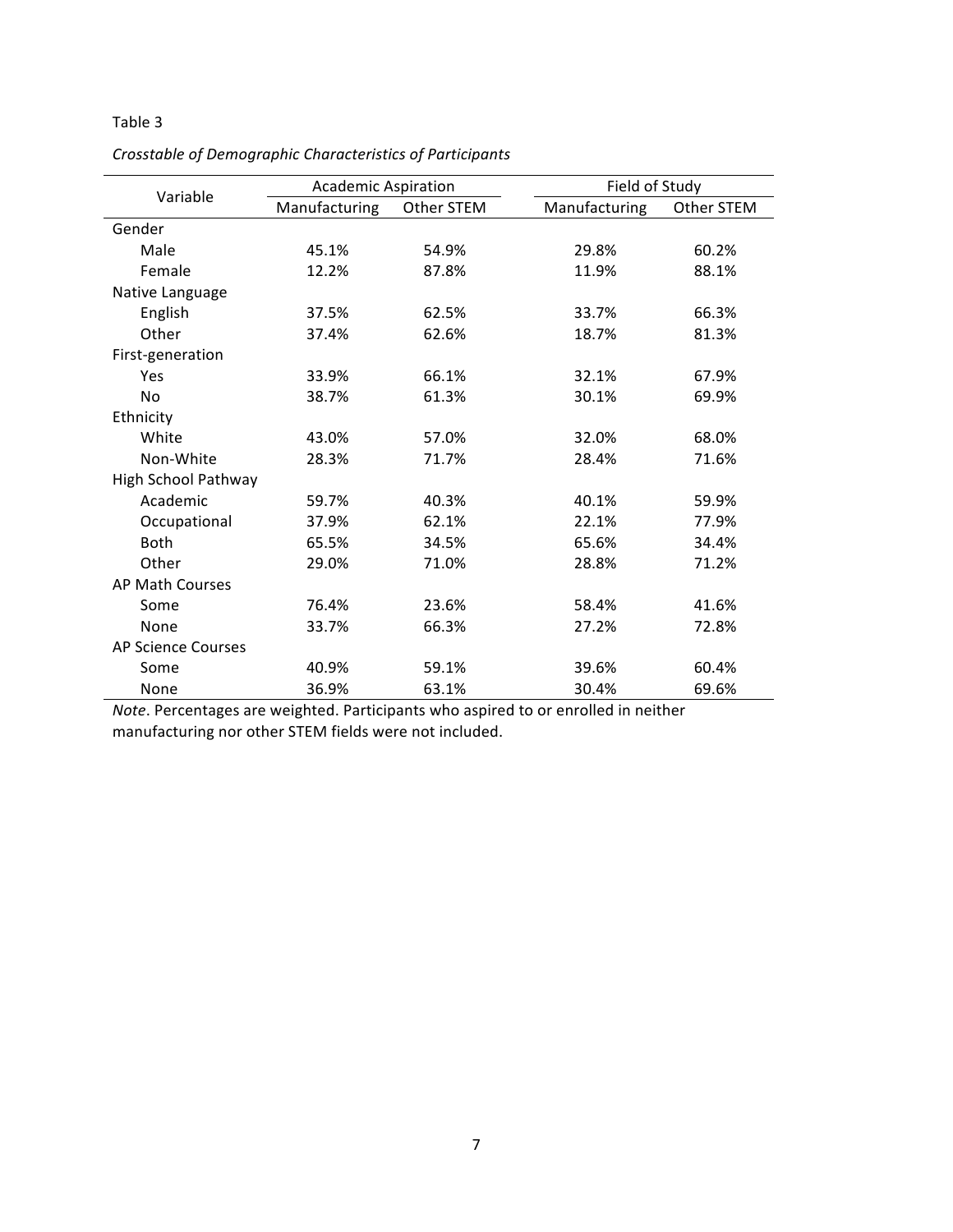## **Model of Aspiration to Enroll in Manufacturing**

There are several ways to interpret regression coefficients in logistic regression models. In the present study, delta-p was calculated for statistically significant variables when holding other continuous variables constant at mean level (Please refer to Table 4 and Table 5 for details). As a result, gender, high school course track, and AP math credits were associated with students' aspiration to enroll in manufacturing. When controlling for other variables, male students were 39.7% more likely to aspire to enroll in manufacturing fields (instead of other STEM fields) than females. Also, for female students choosing the academic track in high school, they were 10.0% more likely than females in other tracks to aspire to enroll in manufacturing fields. For male students, they were 28.4% more likely to aspire to enroll in manufacturing field than males in other tracks.

Finally, for female students who were in an academic track, they were 70.3% more likely to aspire to enroll in manufacturing field if they have taken at least one AP math credit during high school, compared with other girls who did not take any. This ratio became 25.8% for male students who were in academic track and have had at least one AP math credit. Other predictors were not statistically associated with students' aspiration to enroll in manufacturing versus other STEM disciplines. Overall, 69.46% of the participants could be correctly specified by the hypothesized model. Results of model diagnosis revealed that this model was correctly specified and the hypothesized model fitted the data fairly well. $<sup>2</sup>$ </sup>

#### Table 4

| Variable                  | В       | SE   | Wald test | Odds ratio |
|---------------------------|---------|------|-----------|------------|
| (constant)                | 1.70    | 1.72 | .99       |            |
| Female                    | $-2.73$ | .58  | $-4.72*$  | .07        |
| <b>First Generation</b>   | $-.36$  | .43  | -.85      | .70        |
| Native Language           | $-.31$  | .54  | $-56$     | .73        |
| White                     | .79     | .48  | 1.64      | 2.20       |
| Academic Track            | 1.21    | .52  | $2.33*$   | 3.35       |
| <b>Occupational Track</b> | .25     | .48  | .53       | 1.28       |
| Math Achievement          | $-.04$  | .03  | $-1.27$   | .96        |
| GPA                       | $-.11$  | .22  | $-.50$    | .90        |
| <b>Math Credits</b>       | .05     | .19  | .27       | 1.05       |
| <b>Science Credits</b>    | .10     | .19  | .54       | 1.11       |
| AP Math Courses           | 3.49    | 1.26 | $2.76*$   | 32.79      |
| <b>AP Science Courses</b> | $-1.75$ | 1.00 | -1.76     | .17        |
| Interaction with Faculty  | $-.29$  | .30  | $-.95$    | .75        |
| Consulting with Advisor   | $-.05$  | .30  | $-.16$    | .95        |

#### *Results of Logistic Regression Model Predicting Aspiration to Enroll in Manufacturing*

 $*p<.05$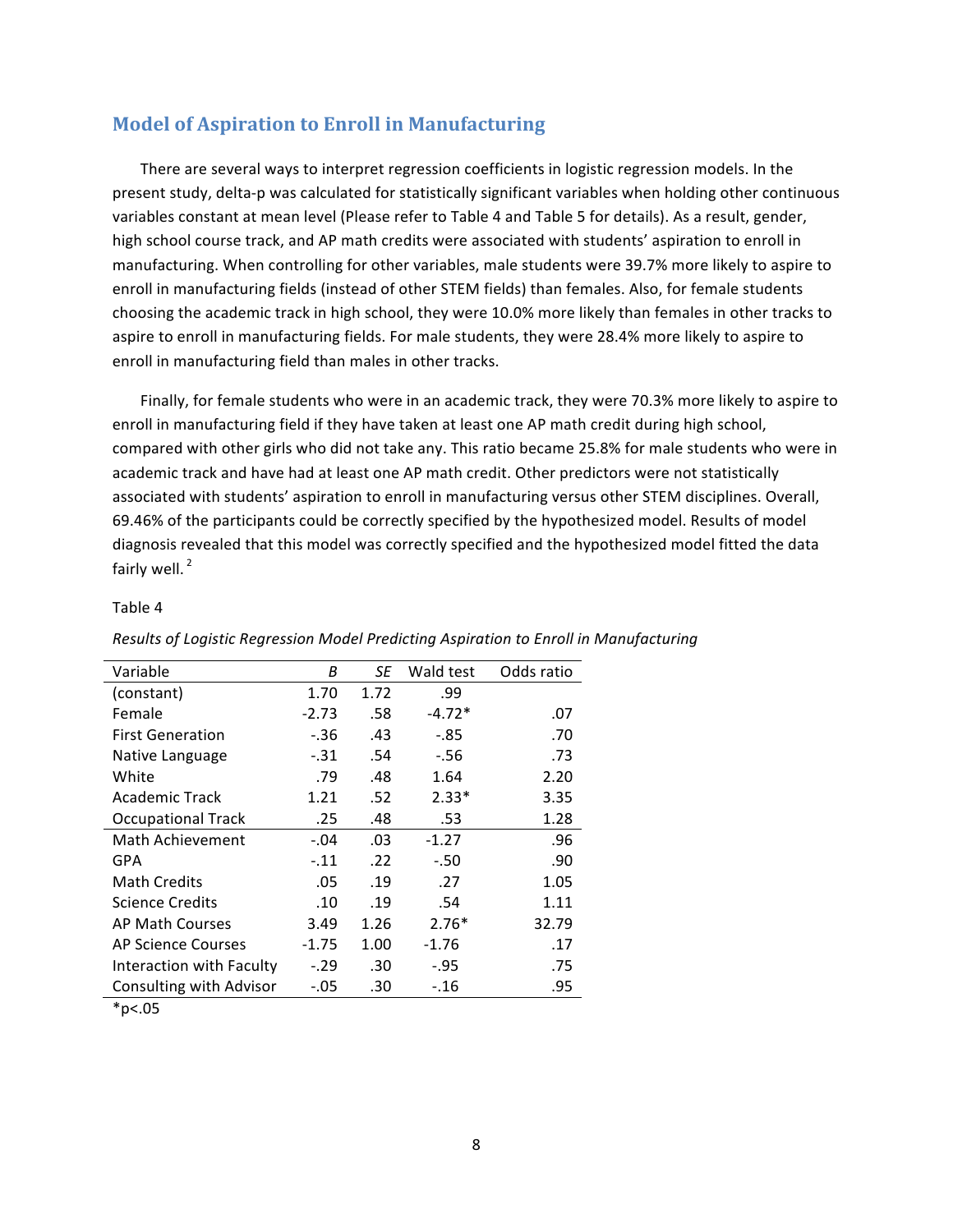#### Table 5

| Variable                  | $P(x=1)$    | $P(x=0)$    | Delta-p            |
|---------------------------|-------------|-------------|--------------------|
| Female*                   | 5.0%        | 44.7%       | $-39.7%$           |
| <b>First Generation</b>   | 65.4%       | 73.1%       | $-7.7%$            |
| Native Language           | 73.1%       | 78.7%       | $-5.6%$            |
| White                     | 73.1%       | 55.2%       | 17.9%              |
| Academic Track*           | 15.0%       | 5.0%        | 10.0%              |
| <b>Occupational Track</b> | 50.9%       | 44.7%       | 6.2%               |
| AP Math Courses*          | 85.3%/98.9% | 15.0%/73.1% | 70.3%/25.8%        |
| <b>AP Science Courses</b> | 3.0%/32.0%  | 15.0%/73.1% | $-12.0\%/ -41.1\%$ |

**Delta-P** of Model of Aspirations to Enroll

*Note*. Selected cell entries are female's probability /males' probability and delta-p.

\* Significant variable

| Variable                 | $P$ (x=mean) | $P$ (x=mean+1SD) | Delta-p        |
|--------------------------|--------------|------------------|----------------|
| Math Achievement         | 15.0%/73.1%  | 14.9%/72.9%      | $-0.1\%/0.2\%$ |
| <b>GPA</b>               | 15.0%/73.1%  | 14.9%/72.9%      | $-0.1\%/0.2\%$ |
| Math Credits             | 15.0%/73.1%  | 15.0%/73.0%      | $0.0\%/0.0\%$  |
| <b>Science Credits</b>   | 15.0%/73.1%  | 15.1%/73.1%      | $0.1\%/0.0\%$  |
| Interaction with Faculty | 15.0%/73.1%  | 15.0%/73.0%      | $0.0\%/0.1\%$  |
| Consulting with Advisor  | 15.0%/73.1%  | 15.0%/73.0%      | $0.0\%/0.1\%$  |
|                          |              |                  |                |

*Note*. Cell entries are female's probability /males' probability and delta-p.

## **Model of Enrollment in Manufacturing**

When considering students' actual enrollment in manufacturing-related fields and controlling for other variables, aspirations to enroll appeared to be the only significant predictor ( $\beta$ =7.41, SE=1.50,  $p$ <.05, odds ratio=1652.43). In this model, it is very likely that the association between enrollment in manufacturing or other STEM fields and demographic background and high school academic achievement variables was masked by their intrinsic interest in these fields. This finding illuminates the importance of academic aspirations and the central role of personal interest in educational and career planning. However, in the present study it was important to explore how other variables or demographic background characteristics were associated with students' actual enrollment in manufacturing or other STEM fields. Thus, aspiration of enrollment was omitted from the model (result shown in Table 6 and Table 7).

As a result, first of all, after setting other variables constant as in the model of aspiration, male students were 24.6% more likely to enroll in manufacturing-related majors, rather than other STEM fields, than females, when they were all English native speakers, not first-generation college student, White, and were in neither academic nor occupational track during high school. Second, female students taking both academic and occupational track were 47.0% more likely than girls in any other track to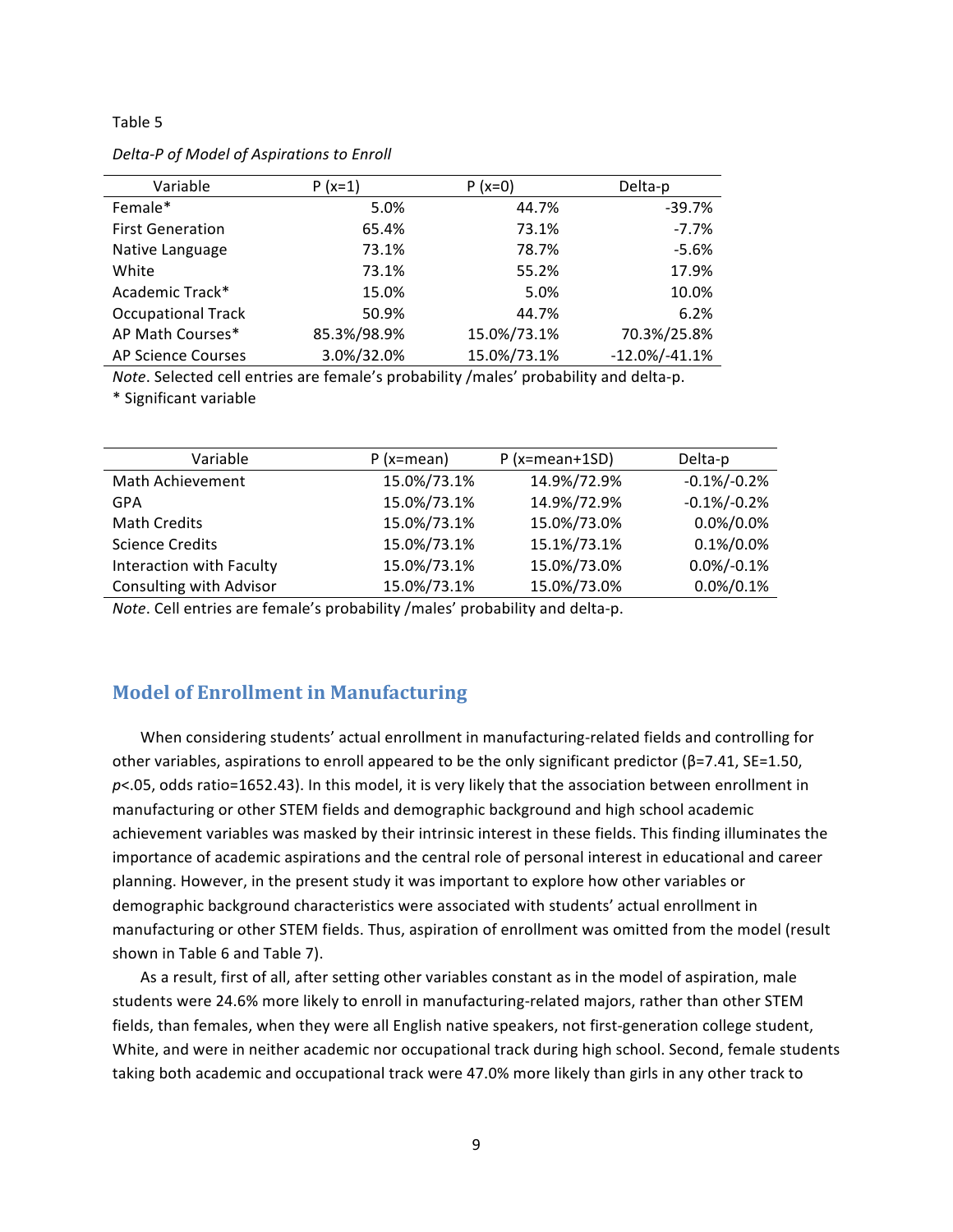enroll in manufacturing majors, while males in both academic and occupational track during high school were 64.0% more likely to enroll in manufacturing majors than boys in other tracks.

Taking science courses during high school was found to have a positive relationship with enrolling in manufacturing majors. For females in both academic and occupational tracks, accumulating one standard deviation more science credits above the mean may increase their probability to enroll in manufacturing-related majors by 0.6% when other variables were set constant (the increase would be 1.2% if their cumulative high school science credits were two standard deviations above the mean). For male students with similar demographic background, the increase would be 0.2% and 0.4% when their cumulative high school science credits were one and two standard deviations above the mean, respectively.

Finally, similar to the model of aspiration, taking AP math class was positively associated with enrolling in manufacturing-related programs. For females in both academic and occupational track, taking at least one AP math credit may increase their probability to enroll in manufacturing-related majors by 44.2% when other variables were set constant. For male students with similar demographic background, the increase would be 7.6% when they took at least one AP math credit.

Overall, this model could correctly classified 68.24% of the participants. Results of model diagnosis indicated that the hypothesized model (i.e., model without academic aspiration to enroll in manufacturing) was properly specified and was free from multi-collinearity problem. However, the model did not fit the data well, indicating that more information would be needed to build a better model. $3$ 

| Variable                  | В       | SE   | Wald Test | Odds ratio |
|---------------------------|---------|------|-----------|------------|
| (constant)                | $-6.14$ | 2.02 | $-3.03$   |            |
| Female                    | $-2.42$ | .65  | $-3.74*$  | .09        |
| <b>First Generation</b>   | .54     | .50  | 1.09      | 1.72       |
| Native Language           | 1.71    | .91  | 1.88      | 5.53       |
| White                     | $-.85$  | .62  | $-1.36$   | .43        |
| <b>Academic Track</b>     | $-.78$  | .76  | $-1.03$   | .46        |
| <b>Occupational Track</b> | .05     | .76  | .07       | 1.05       |
| <b>Both Track</b>         | 3.38    | 1.47 | $2.29*$   | 29.37      |
| Math Achievement          | .06     | .03  | 1.81      | 1.06       |
| GPA                       | $-.21$  | .26  | $-.81$    | .81        |
| <b>Math Credits</b>       | .03     | .27  | .13       | 1.03       |
| <b>Science Credits</b>    | .81     | .25  | $2.30*$   | 2.25       |
| <b>AP Math Courses</b>    | 2.84    | 1.27 | $2.23*$   | 17.12      |
| <b>AP Science Courses</b> | $-2.46$ | 1.66 | $-1.48$   | .09        |
| Interaction with Faculty  | $-.08$  | .42  | $-.19$    | .92        |
| Consulting with Advisor   | $-.14$  | .42  | $-.34$    | .87        |
|                           |         |      |           |            |

#### Table 6

#### *Results of Logistic Regression Model Predicting Enrollment*

\**p*<.05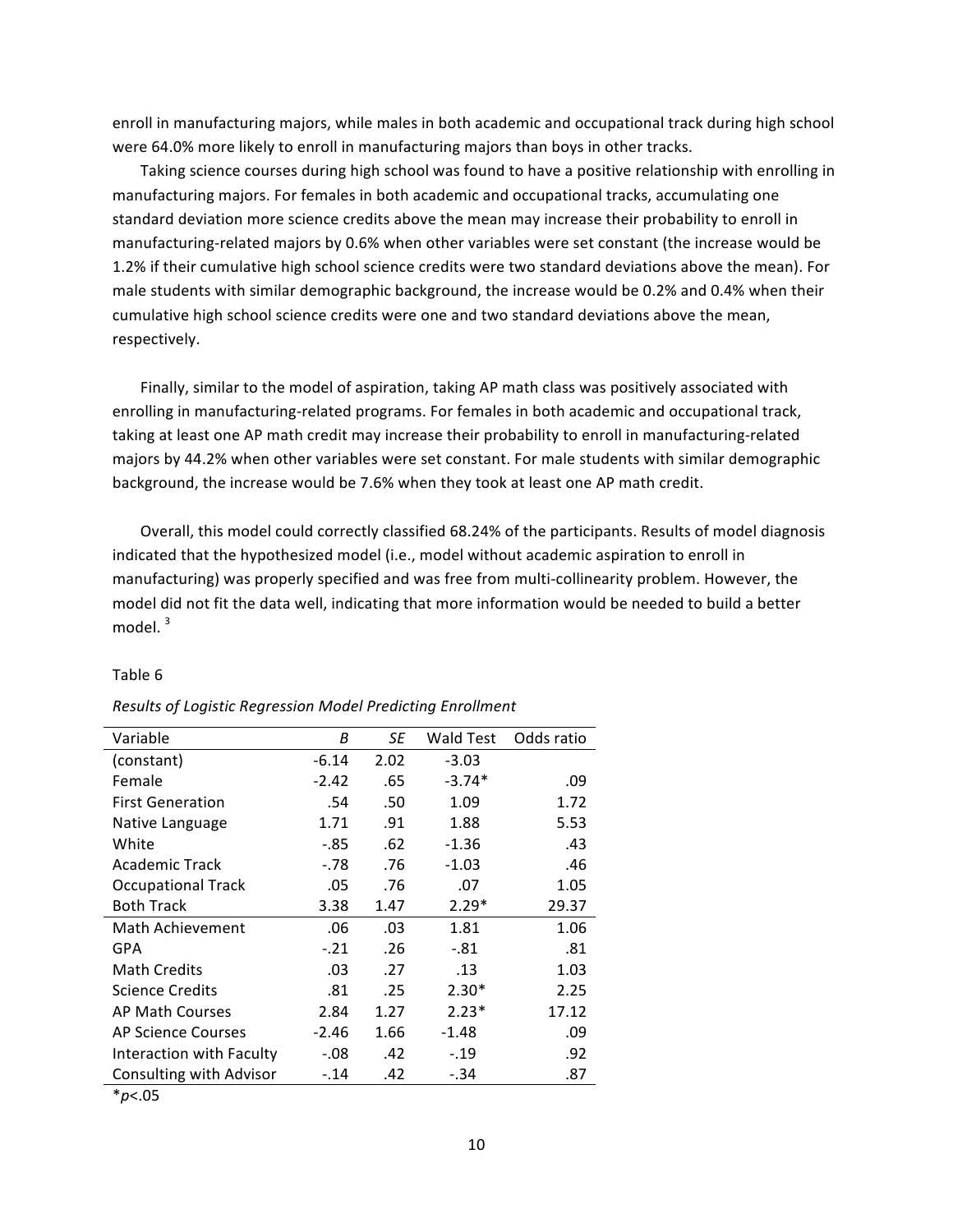#### Table 7

*Delta-P of Model of Enrollment*

| Variable                  | $P(x=1)$    | $P(x=0)$    | Delta-p            |
|---------------------------|-------------|-------------|--------------------|
| Female*                   | 3.3%        | 27.9%       | $-24.6%$           |
| <b>First Generation</b>   | 87.7%       | 80.5%       | 7.2%               |
| Native Language           | 80.5%       | 42.6%       | 37.9%              |
| White                     | 80.5%       | 90.6%       | $-10.1%$           |
| Academic Track            | 6.1%        | 12.4%       | $-6.3%$            |
| <b>Occupational Track</b> | 12.9%       | 12.4%       | 0.5%               |
| Both Track*               | 50.3%       | 3.3%        | 47.0%              |
| AP Math Courses*          | 94.5%/99.5% | 50.3%/91.9% | 44.2%/7.6%         |
| AP Science Courses        | 26.9%/80.5% | 81.2%/98.0% | $-54.3\%/ -17.5\%$ |

*Note*. Selected cell entries are female's probability /males' probability and delta-p.

\* *p*<.05

| Variable                       | $P(x=mean)$ | $P$ (x=mean+1SD) | Delta-p         |
|--------------------------------|-------------|------------------|-----------------|
| Math Achievement               | 50.3%/91.9% | 50.7%92.0%       | $0.4\%/0.1\%$   |
| GPA                            | 50.3%/91.9% | 50.0%/91.8%      | $-0.3\%/0.1\%$  |
| Math Credits                   | 50.3%/91.9% | 50.3%/91.9%      | $0.0\%/0.0\%$   |
| Science Credits*               | 50.3%/91.9% | 50.9%/92.1%      | $0.6\%/0.2\%$   |
| Interaction with Faculty       | 50.3%/91.9% | 50.3%/91.9%      | $0.0\%/0.0\%$   |
| <b>Consulting with Advisor</b> | 50.3%/91.9% | 50.2%/91.9%      | $-0.1\%/91.9\%$ |

*Note*. Cell entries are female's probability /males' probability and delta-p

\* *p*<.05

In summary, both models revealed similar results. That is, when manufacturing and other STEM majors were compared, similar factors were influential in students' college major aspirations and initial enrollment decisions. First of all, males were more likely to aspire to enroll and actually enroll in manufacturing-related majors than females instead of in other STEM fields. Second, taking advanced math courses during high school would improve the likelihood of aspiring to enroll and actually enrolling in manufacturing majors, rather than other STEM disciplines, for both males and females. However, this difference was larger for females than for males. Third, focusing on academic track or taking both academic and occupational tracks in high school increased the chance to choose manufacturing, versus other STEM fields, as their academic interest and initial college major. Fourth, the completion of science courses during high school was associated with enrolling in manufacturing disciplines instead of other STEM fields in college. Again, this relationship was stronger for females than for males. Finally, in the model of enrollment, individuals' aspirations were omitted from the analysis because they greatly attenuated the association between other variables and actual enrollment in METTE or other STEM fields.

Both models fit the data well, were correctly specified, and did not report collinearity among predictors. Both models can categorize more than 68% of the participants into correct academic interest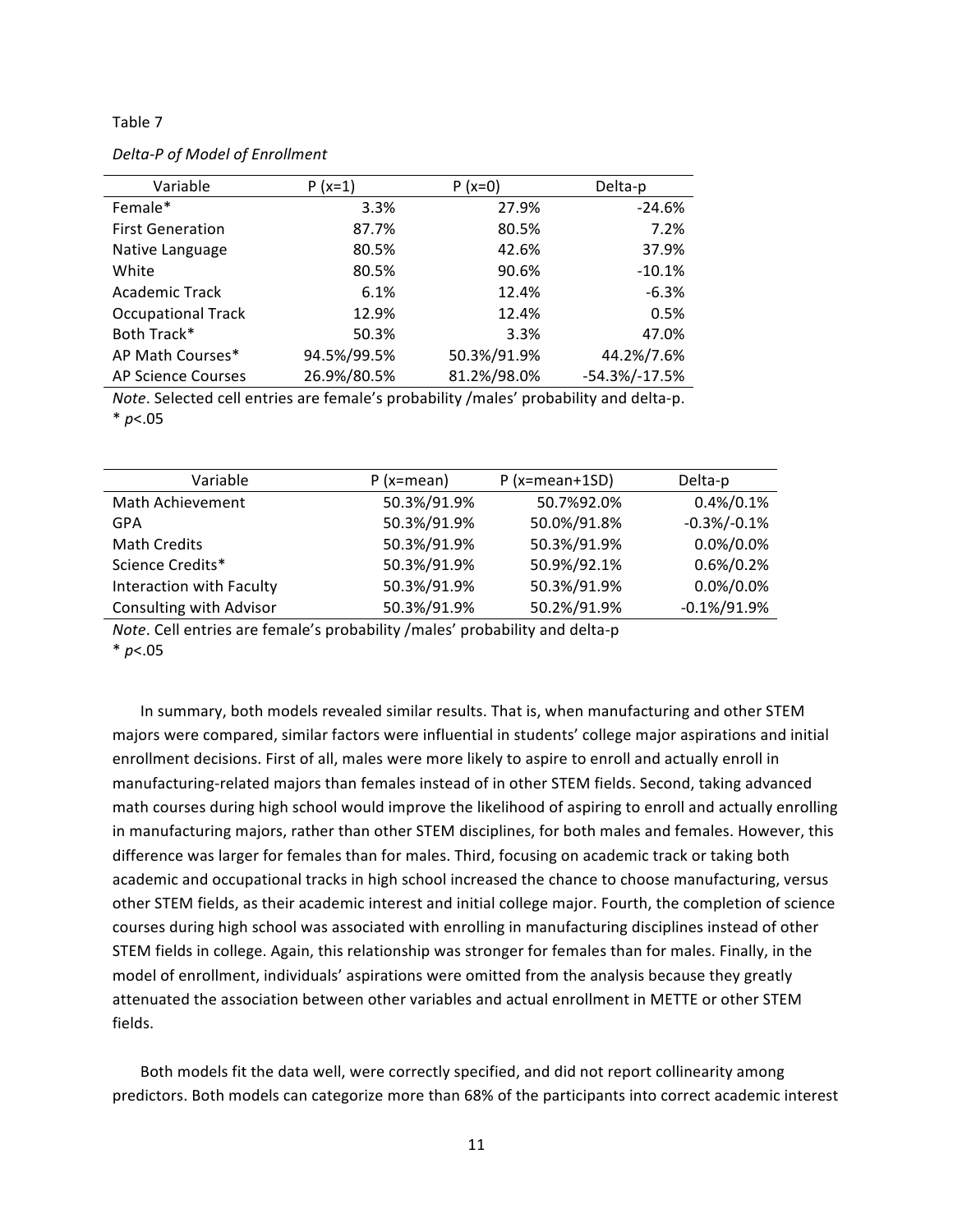and college major groups. However, the model of enrollment deserves further investigation of other unobserved factors that may be associated with students' enrollment in manufacturing-related majors.

## **Discussion**

Using a subset of ELS:2002 data, the current study explored several influential high school and early two-year college enrollment factors associated with differentiating students' choice of manufacturing versus other STEM career pathways. Logistic regression analyses were performed capitalizing on the complex survey design features of ELS:2002. The results indicated that students of different genders and high school course tracks differed in their possibility of aspiring to enroll, and actual enrollment, in manufacturing or other STEM-related fields. Also, taking an AP math class in high school was associated with a greater chance of being interested in and actually enrolling in manufacturing programs instead of other STEM majors. Finally, taking more high school science credits (e.g., accumulating one standard deviation above the average) was related to higher likelihood to enroll in manufacturing instead of other STEM fields.

In our national, public two-year college student sample, male students were consistently more likely than their female peers to aspire to and enroll in manufacturing-related fields compared to other STEM fields. This choice gap persisted even after other influential factors were accounted for, such as taking AP math classes. While the gender difference in students' choice of major in four- and two-year colleges has been widely documented in empirical studies (e.g., Boyer, 1993; Heinz & Hu, 2009; Leppel, Williams, & Waldauer, 2001; Nores, 2010), females' preference for other STEM fields over manufacturing is worth further investigation. It is likely that manufacturing fields have been perceived as relatively "masculine" disciplines than other STEM majors, because students' perception of a major being more masculine versus feminine has been found to correlate with their choice of major (i.e., on average, females tend to major in relatively "feminine" fields while males in more "masculine" ones; Dawson-Threat & Huba, 1996). While previous research tended to focus more on four-year college students and STEM fields in general, the present study finds similar differences with our sample of public two-year college enrollees, implying that the gap may exist in both four- and two-year colleges, as well as in manufacturing fields.

A feasible way to encourage more female students to be interested in and to enroll in manufacturing-related fields is to provide more information on the job market of manufacturing-related occupations. In their review of enrollment and choice of major data from the National Longitudinal Survey of Youth data collected from 1985 to 1994, Gill and Leigh (2000) found that female students' enrollment in science and engineering fields in both two- and four-year colleges was positively associated with the narrowing gender gap of wages. That is, the wage gap between men and women with an associate or a bachelor's degree in science and engineering fields narrowed during 1985 and 1994, while at the same time, women's overrepresentation in traditionally "feminine" majors (e.g., education) in postsecondary institutions decreased. Also, for women with an associate degree in sciences and engineering, on average they earned 14.9% and 7.6% more in wages than women with only a high school diploma. Although no solid causal inference could be made based on their analysis, it is likely that women's increasing willingness to major in "non-traditional" fields, or even in other STEMrelated majors, was a response to the increased wage and salary equity for women. If this was the case, job market information may play an important role in motivating female students to consider manufacturing as a possible academic path leading to a rewarding career path. Also, changing students' perception of manufacturing-related majors and careers may motivate more female students to enroll in such majors, as implied by Dawson-Threat and Huba (1996).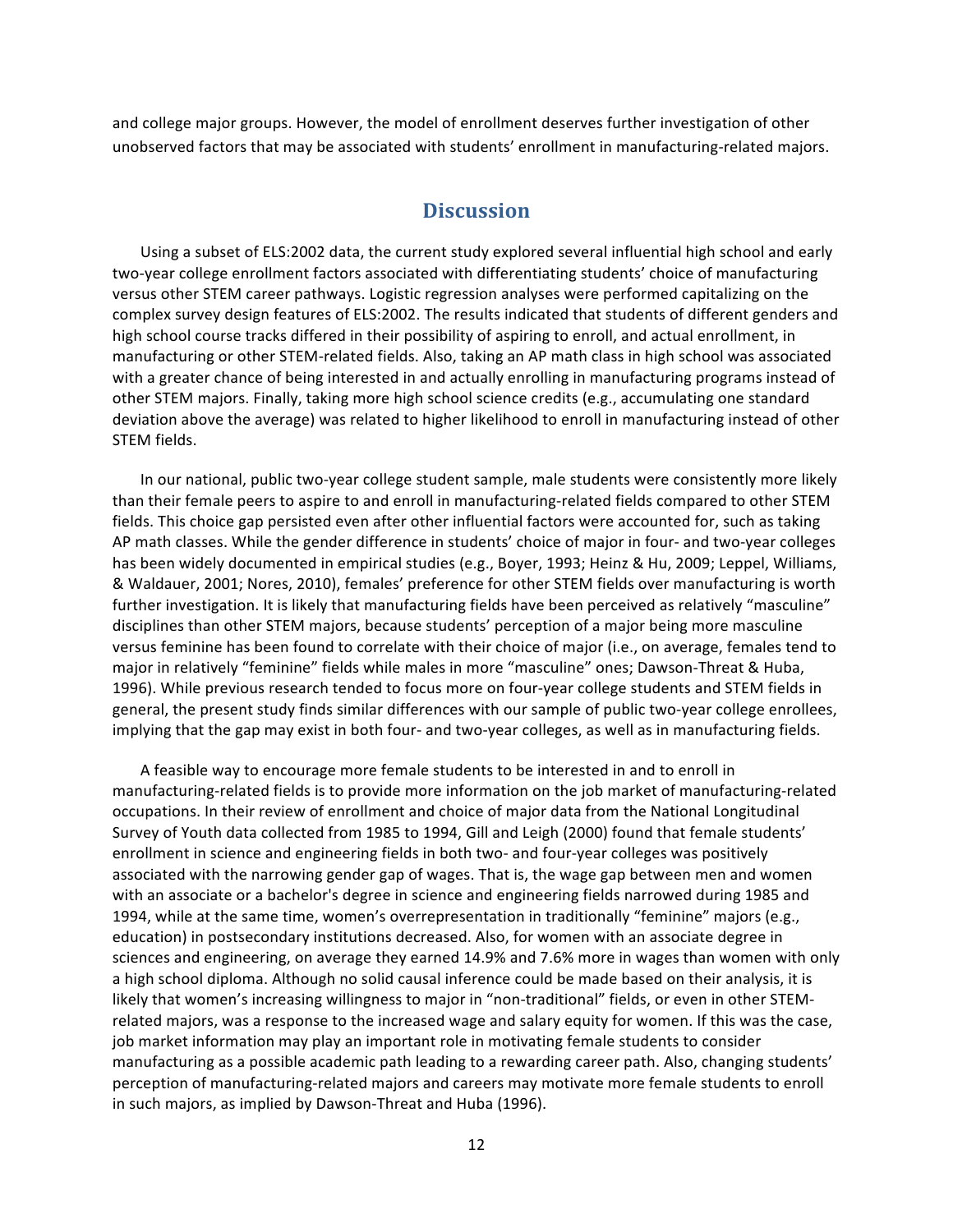To do so, two-year colleges could cooperate with local employers to make high school students, two-year college students who have not decided on their programs, and their family members aware of the current and future manufacturing career pathway opportunities. For example, helpful information may include regional or national emerging employment opportunities, as well as skills and educational credentials needed (Washbon, 2012). Also, introducing first-hand experiences by providing, for example, job shadowing opportunities may also help students learn the real job world and choose fields of study that align with their career and academic interests.

Though individuals' aspirations to enroll in certain academic fields were not included in the reported, descriptive model of enrollment because of their high correlation with actual enrollment status, this approach by no means negates the importance of academic interest in enrolling in a certain field of study. On the contrary, these academic aspirations seem to matter the most to actual enrollment. Our approach descriptively explored how high school and postsecondary experiences were related to actual enrollment by omitting the aspiration variable. Our future research based on the same ELS:2002 data will move beyond this descriptive approach and employ more complex analytical approaches that specifically investigate the potential mediating role of academic aspirations associated with subsequent enrollment. Also, students who aspired to enter either manufacturing or other STEM fields but did not enroll in such programs in the end may represent a subpopulation that is worth further studying. It is likely that other obligations or considerations prevented individuals from choosing certain fields of study. For example, some career choices seem more feminine or masculine by nature (Dawson-Threat & Huba; 1996), and some jobs or licenses require more academic training. In the present study, it was not feasible to account for individuals' perceptions of certain career choices or required academic training, and the academic categorization was based on subject matters instead of on occupations. Hence, future research should account for these variables to explore their association with academic aspiration, enrollment, and the discrepancy between aspirations and actual enrollment.

Several indicators of high school academic experience, rather than academic achievement, were associated with aspiring to enroll and actually enrolling in manufacturing programs. Taking advanced math courses, for one thing, was found to be associated with a higher probability of aspiring to enroll and actually enrolling in manufacturing fields. Accordingly, it is possible that students with advanced math proficiency had higher aspirations, were more motivated, and foresaw higher chances of success, thus feeling more ready to enroll in manufacturing majors. Given that nearly all manufacturing programs offered in postsecondary education setting require at least high school-level math skills (ACHIEVE, 2008; Silver et al., 2002), it is also possible that less prepared students may shy away from manufacturing to less mathematics-intensive STEM majors. Moreover, the increase in the probability of aspiring to and enrolling in manufacturing field by taking AP math was larger for females. This finding affirms the ACHIEVE (2008) assertion that advanced mathematics course taking during the last two years of high school (beyond Algebra II) opens the door to all postsecondary education programs. Further, ACHIEVE argues that these courses provide students with the critical thinking and problem-solving skills needed in the high demand, math-intensive science and engineering majors. Since this was a gender-specific finding in this analysis, it is important for researchers to further explore the high school academic experiences that effectively motivate males to choose manufacturing programs.

In addition, taking more science classes in high school was associated with actual enrollment in manufacturing fields instead of other STEM fields, but not with aspiration to enroll in manufacturing. Similar findings were documented by Dick and Rallis (1991), where based on survey data collected from about 2,000 high school seniors, the authors examined the relationship between career choice and course-taking behavior. Results indicate that taking both calculus and physics classes does not seem to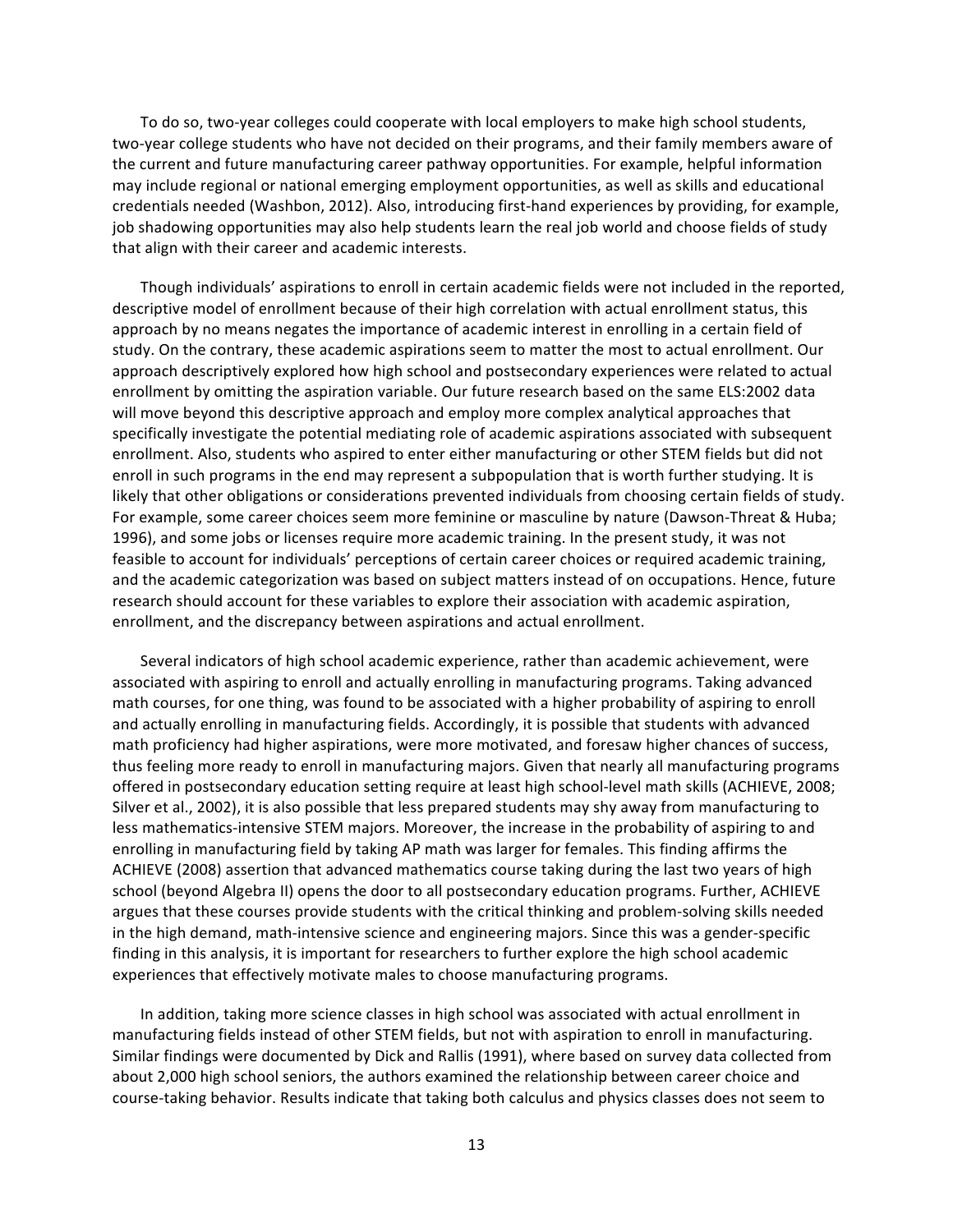promote aspirations to enter science or engineering careers, especially among female students, which was echoed in this study that shows that math and science credits were not significant predictors in the model of aspiration. However, as Trusty (2002) found in his study using NELS:88 database with four-year college enrollees, the effects of high school math and science courses on choice of major in college differ. In particular, the author argued that for girls but not for boys, taking most academically intensive courses (e.g., trigonometry and pre-calculus) had a strong relationship with majoring in science and math fields later in four-year colleges.

While previous research focused primarily on math and science fields in general, in the current study, similar relationship was found between taking AP math courses and aspiration to and enrollment in manufacturing field for both genders. Therefore, to motivate high school students to aspire to manufacturing-related fields, high school teachers should encourage students to take more challenging math courses. These courses may not only prepare students for college-level courses, but also inspire students' interest in related fields.

Finally, students who aspired to or enrolled in manufacturing in the ELS:2002 sample tended to be more academically-oriented, based on their high school tracks. These patterns echo the significant role played by academic preparation in math and science in shaping the possibility of aspiring to manufacturing and the probability of enrolling in these fields, as well as individual's college and career options in general (U.S. Department of Education, 2008). Nonetheless, taking the occupational track in addition to academic track during high school was actually the key to enrollment in manufacturing majors. Given that more than 65% of students in ELS:2002 were categorized as in Other Track by 12<sup>th</sup> grade (i.e., they did not take enough credits to be labeled as in either Academic or Occupational Track), the small group of students in Both Track (2.0% of the entire analytical sample in this study) may be more academically prepared. Furthermore, they may have started early to explore different career options so that they were able to complete at least three credits in one specific labor market program. Thus, merely taking the occupational or academic track during high school may not be sufficient to motivate students to eventually enroll in manufacturing fields; rather, it is possible that students' preparation in both academically and occupationally oriented coursework together helps shape their pathways to manufacturing versus other STEM fields eventually. In other words, students have to be both academically proficient and occupationally "savvy" upon high school graduation to ensure success in postsecondary education (U.S. Department of Education, 2008). The characteristics of this group of students are worth further investigation. It is also likely that the model of enrollment could be better specified if these characteristics could be modeled in the future.

Somewhat surprisingly, students' postsecondary education experiences, measured by the frequency of their interactions with faculty and academic advisors, were not associated with their aspirations to and enrollment in manufacturing fields. In general, research evidence on student engagement in twoyear and four-year colleges suggests that faculty-student interaction and student support services are key factors in retaining and engaging college students (e.g., Chang, Sharkness, Newman, & Hurtado, 2010). Taking other salient factors into account, it is likely that students' high school academic preparation still plays a major role, so the importance of the relationship of interacting with faculty and academic advisors with aspirations and enrollment in manufacturing fields was attenuated. Other unmeasured factors and influences, including the multiple options for delivering instruction, could also affect aspirations and enrollment commitments. As Washbon (2012) pointed out, as the use of videoconferencing and other instructional technologies become more commonplace, learners have more flexibility and autonomy (e.g., being able to self-pace, weekend learning options). In this context, teaching and learning experiences are being rapidly transformed. The frequency and opportunities of in-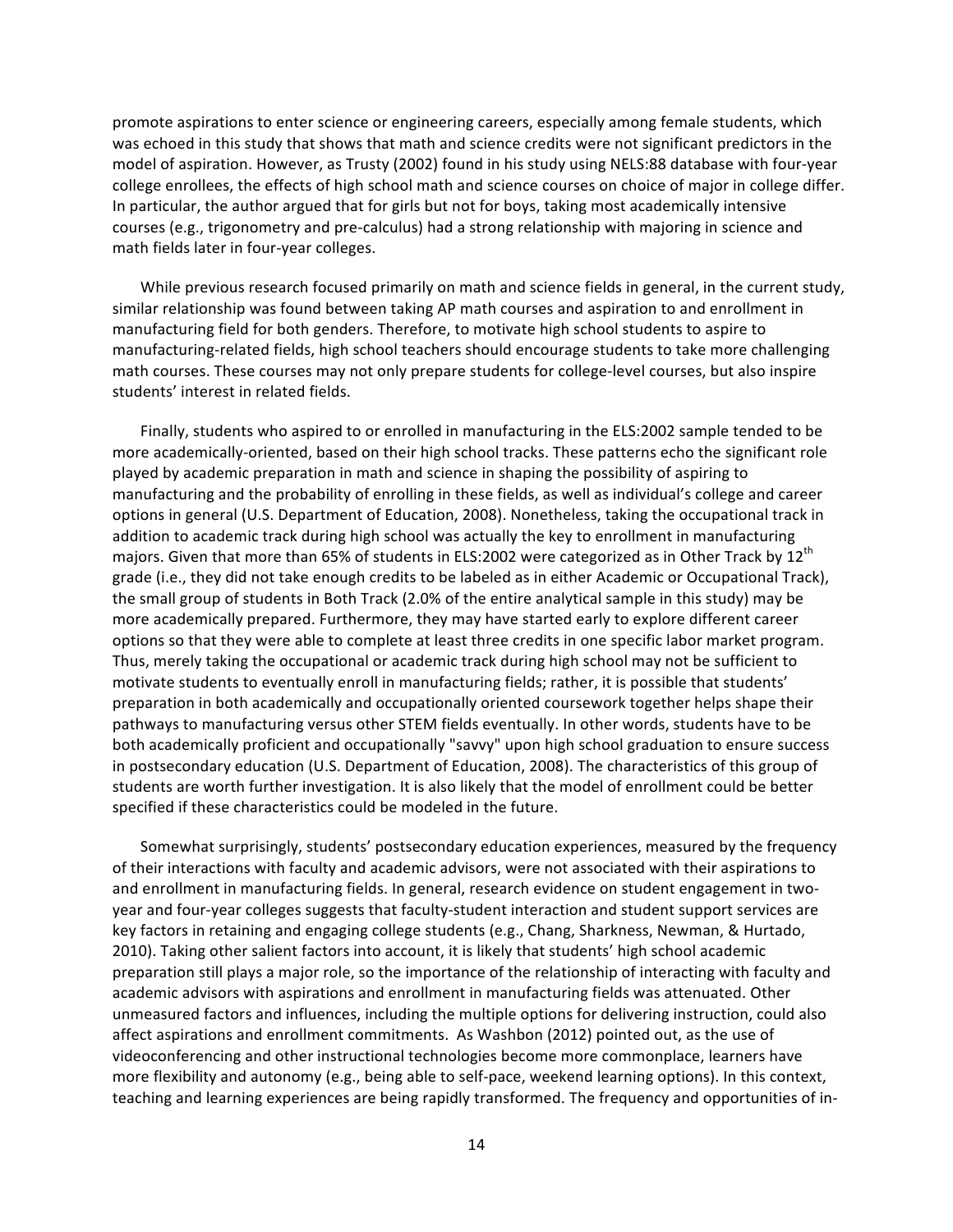person interaction with faculty and academic advisors may be greatly influenced, too. Given the multiple missions of two-year colleges, instructors and academic advisors may take a more proactive stance, intervening in students' learning process when students seem to struggle with math and science in particular, or when students' course plans do not reflect a particular interest in a specific area. The rapidly changing instructional technologies – combined with several other un-examined factors such as dual credit course enrollment (e.g., Hoffman, Vargas, & Santos, 2009), student mobility, and access to financial aid – make the search for definitive and influential predictors of aspiration and initial enrollment very complex and challenging.

In summary, for public two-year college students, our hypotheses were confirmed that high school academic experiences play a pivotal role in developing aspirations to enroll and actually enrolling in manufacturing fields versus other STEM majors. In particular, students' academic preparation in math and science seems to be the crucial precursors; therefore, two-year colleges should strive to reach out to high schools, working together to ensure that students acquire adequate math and science proficiency so that they may have a higher likelihood of enrolling in manufacturing programs. For example, providing more effective basic skills on math and science would greatly help students to be more academically prepared (Crisp, Nora, & Taggart, 2009). It is thus likely that their improved math and science proficiency may motivate them to consider manufacturing as a field of study. Further, two-year college leaders could work closely with local high schools to advocate the importance of math and science if students are interested in pursuing a career in manufacturing. Moreover, high school students should be aware of the benefit of completing both academic and occupational track to maximize their options and opportunities in the manufacturing career pathway. Since important indicators of academic achievement (e.g., high school GPA and math standardized test score) were not significantly correlated in this study, students' holistic high school educational experience deserves more attention, as reflected in the association with completion of both high school tracks – academic and occupational – and students' interest and enrollment in manufacturing in two-year colleges. For all high school students, a seamless academic and career pipeline emphasizing the importance of academic preparation and college level success would be helpful.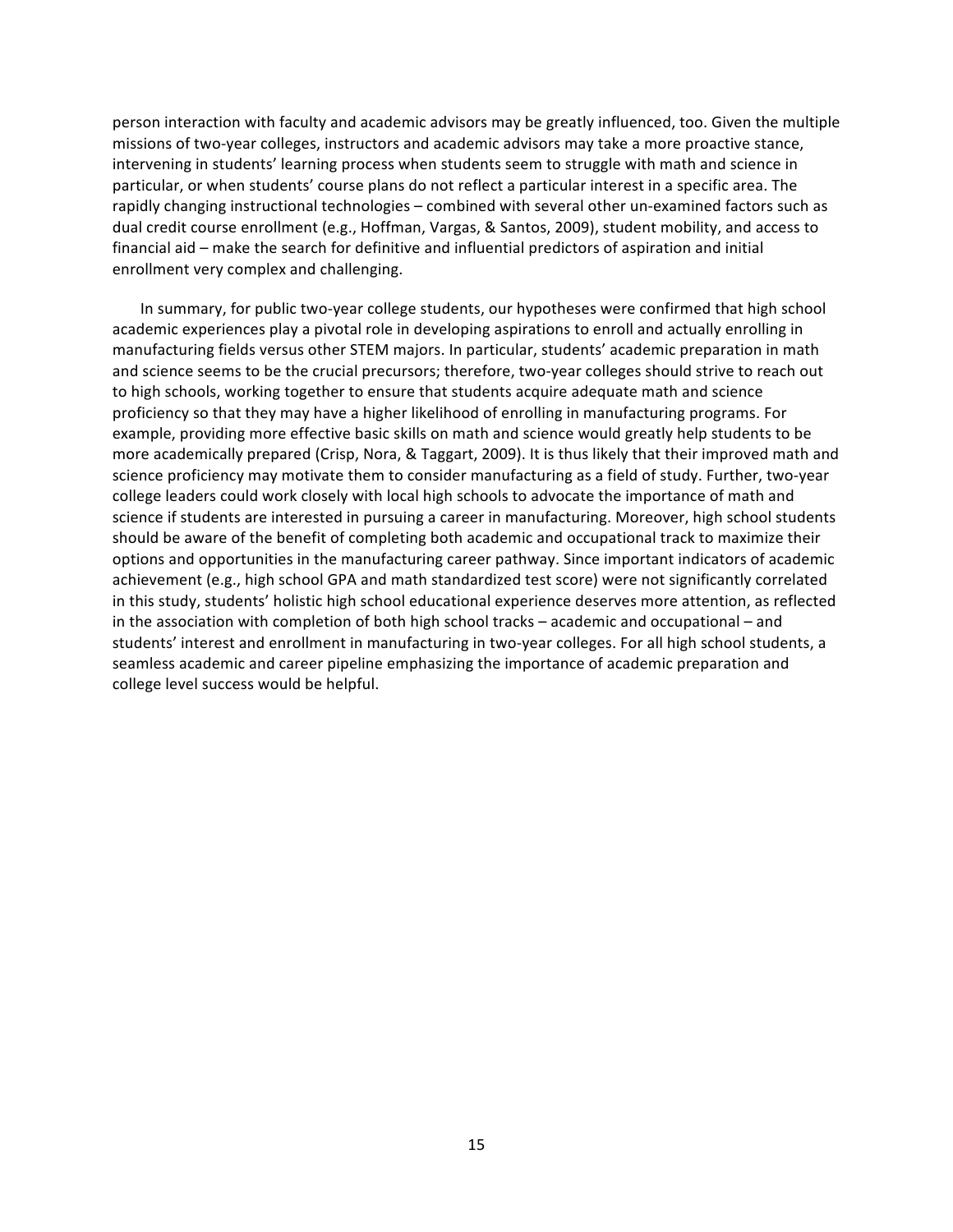# **Endnotes**

 $<sup>1</sup>$  The high school track variable was derived from high school transcript data. To be in the academic</sup> track, students had to accumulate: a) at least four credits of English, b) one math credit higher than Algebra II Advanced I, II, III in the math pipeline and any two other credits in math, c) one science credit higher than Biology 5, 6, 7, 8 in the science pipeline and any two other credits in science, d) one credit of social studies in US or world history and any two other credits in social studies, and e) at least two credits in a single foreign language (e.g. two credits in Spanish, as opposed to one credit in Spanish and one credit in Latin). Students in the occupational track had to accumulate at least three credits in a single Specific Labor Market Program (SLMP) vocational area. SLMP areas included: a) agriculture and renewable resources, b) business, c) marketing and distribution, d) health care, e) protective and public services, f) trade and industry, g) technology and communication, h) personal and other services, i) food service and hospitality, and j) child care and education. Students who met only the requirement of academic or occupational track were coded as "Academic Track" and "Occupational Track," respectively. Students who met both requirements were coded as "Both Track," whereas those who met neither requirement were coded as "Other Track."

 $2$  In addition to model estimation, it is of interest to understand if proper predictors are selected, if there are redundant or unnecessary predictors in the models, and how well the models can correctly classify individuals, based on the predictors and covariates, into the academic aspiration or enrollment group of their choice. In the model of aspiration, link test of model specification was conducted. Consequently, this model was properly specified (coefficient=-3.55, SE=4.01,  $p=$ .38), meaning that predictors included in this model were appropriately selected. Multi-collinearity test was performed to investigate if there were redundant predictors in this model, and the VIF and tolerance statistics indicated that there were no suspicious collinear relationships among the predictors. In other words, these predictors effectively explained the variance in the outcome variable. Note that since the model of aspiration and the model of enrollment shared the same set of predictors, their multi-collinearity test results were the same. An approximate measure of Hosmer-Lemeshow  $\chi^2$  test was conducted to see how well the model fitted the data while simultaneously taking the clustered data structure and sampling weight into account. The result showed that the model fitted the data fairly well  $(F_{(9,45)}=0.54, p=.84)$ . Finally, the sensitivity of this model was 48.39%, indicating that 48.39% of manufacturing aspirants were correctly predicted to be aspirants by the model. The specificity was 82.88%, so 82.88% of non-manufacturing aspirants were properly specified as such. In sum, 69.46% were correctly classified.

 $3$  In the enrollment model (without aspiration to enroll as a predictor), link test was conducted and showed that this model was properly specified (coefficient=-4.43, SE=5.19, p=.40). An approximate measure of Hosmer-Lemeshow  $\chi^2$  test showed that the model did not fit the data well (F<sub>(9,26)</sub>=4.62,  $p$ <.05). The model sensitivity was 36.73%, indicating that 36.73% of manufacturing majors were correctly predicted. The model specificity was 83.84%, so 83.84% of non-manufacturing majors were properly specified as such. In sum, 68.24% were correctly classified.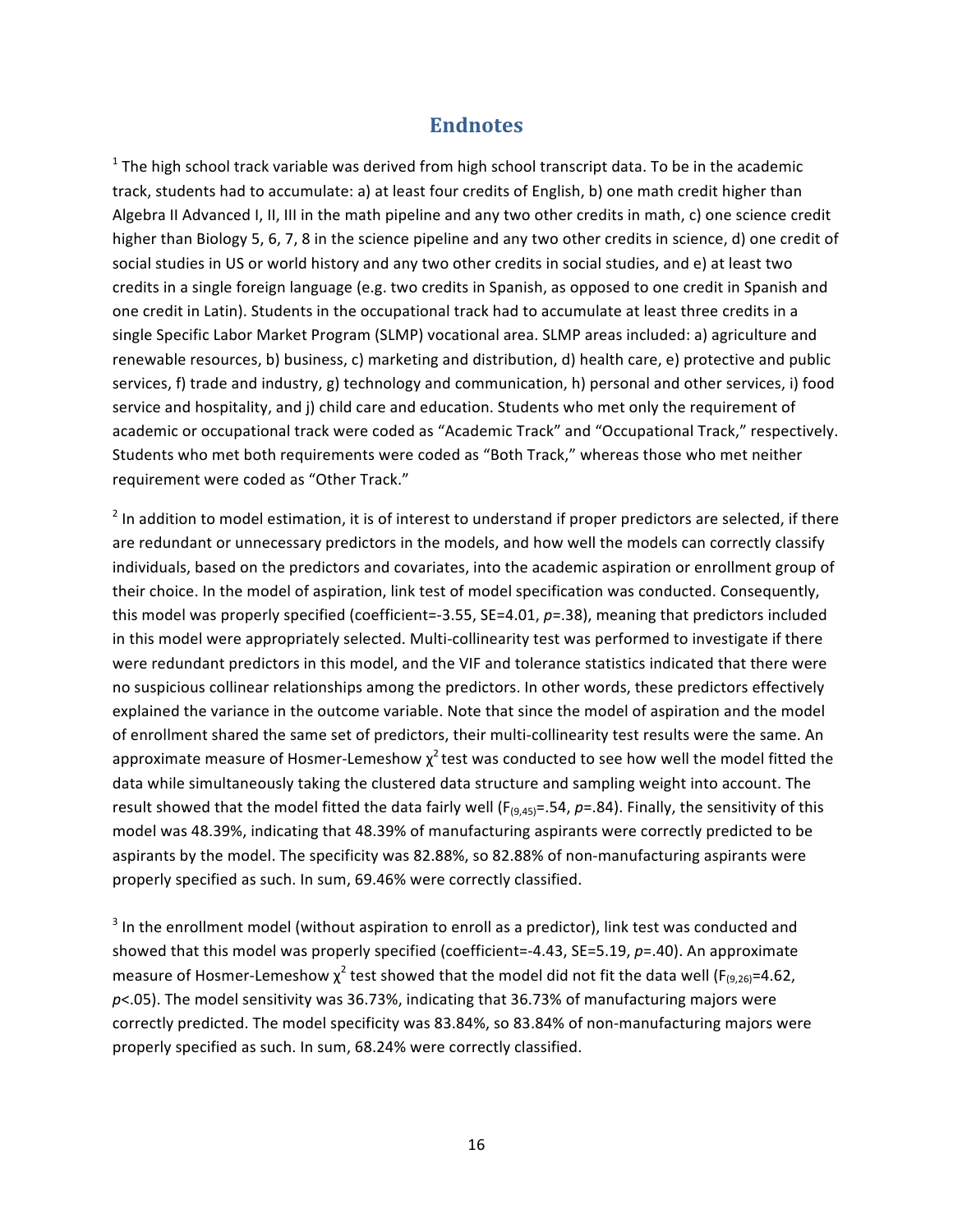# **References**

Achieve, Inc. (2008). *Advanced math equals career readiness*. Washington, DC: Author.

- Beggs, J. M., Bantham, J. H., & Taylor, S. (2008). Distinguishing the factors influencing college students' choice of major. *College Student Journal, 42, 381-394*.
- Boyer, N. (1993). *Vietnamese choice of majors at Golden West College*. ERIC Document Reproduction Service (ERIC ED 365385).
- Crisp, G., Nora, A., & Taggart, A. (2009). Student characteristics, pre-college, college, and environmental factors as predictors of majoring in and earning a STEM degree: An analysis of students attending a Hispanic serving institution. American Educational Research Journal, 46, 924-942.
- Chang, M. J., Sharkness, J., Newman, C., & Hurtado, S. (2010, May). What matters in college for retaining aspiring scientists and engineers? Paper presented at the annual meeting of the American Educational Research Association, Denver, CO.
- Dawson-Threat, J., & Huba, M. E. (1996). Choice of major and clarity of purpose among college seniors as a function of gender, type of major, and sex-role identification. *Journal of College Student Development, 37*, 297-308.
- Dick, T. P., & Rallis, S. F. (1991). Factors and influences on high school students' career choices. *Journal* for Research in Mathematics Education, 22, 281-292.
- Gill, A. M., & Leigh, D. E. (2000). Community college enrollment, college major, and the gender wage gap. *Industrial and Labor Relations Review, 54*, 163-181.
- Heinze, N., & Hu, Q. (2009). Why college undergraduates choose IT: A multi-theoretical perspective. *European Journal of Information Systems, 18*, 462-475.
- Hoffman, N., Vargas, J., & Santos, J. (2009). *New directions for dual enrollment: Creating stronger* pathways from high school through college. In Policies and Practices to Improve Student Preparation and Success (A. C. Bueschel, & A. Venezia, Eds., New Directions for Community Colleges, 145, pp. 43-58). San Francisco: Jossey-Bass.
- Holtzer, H. J., & Lerman, R. I. (2009). *The future of middle-skill jobs*. Washington, DC: Brookings.
- Leppel, K., Williams, M. L., & Waldauer, C. (2001). The impact of parental occupation and socioeconomic status on choice of college major. *Journal of Family and Economic Issues, 22, 373-394.*
- National Research Council and National Academy of Engineering (2012). Community colleges in the evolving STEM education landscape: Summary of a summit. Washington, DC: The National Academies Press.
- Nores, M. (2010). Differences in college major choice by citizenship status. The Annals of the American *Academy of Political and Social Science, 627*, 125-141.
- Office of the Press Secretary (2012, March). *President Obama to announce new efforts to support manufacturing innovation, encourage insourcing*. Retrieved on May 29, 2012 from www.whitehouse.gov/the-press-office/2012/03/09/president-obama-announce-new-effortssupport-manufacturing-innovation-en
- Peng, C.-Y. J., & So, T.-S. H. (2002). Logistic regression analysis and reporting: A primer. *Understanding Statistics, 1*, 31-70.
- Phelps, L. A. (2012). Regionalizing postsecondary education for the twenty-first century: Promising innovations and capacity challenges. In , L. A. Phelps (Ed.), *Advancing the regional role of two-year* colleges, (New Directions for Community Colleges, No. 157, pp. 5-16). San Francisco: Jossey-Bass.
- Porter, S. R., & Umbach, P. D. (2006). College major choice: An analysis of person–environment fit. *Research in Higher Education, 47*, 429-449.
- Silver, M., Warner, E., Goodwin, D., & Fong, M. (2002). *National assessment of vocational education*. Washington, DC: US Department of Education.